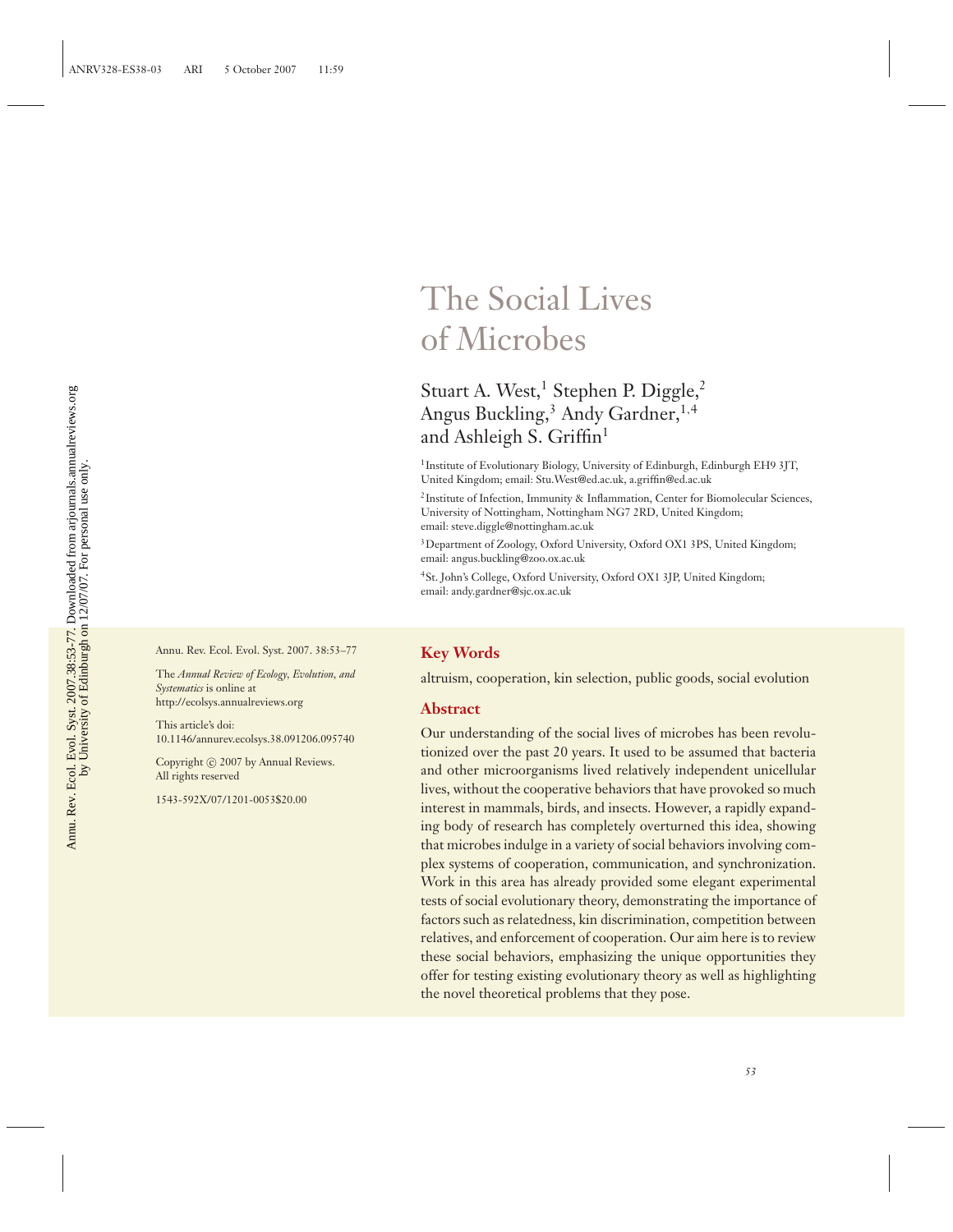# **1. INTRODUCTION**

Microorganisms exhibit a stunning array of social behaviors (Crespi 2001). Individuals communicate and cooperate to perform activities such as dispersal, foraging, construction of biofilms, reproduction, chemical warfare, and signaling. Microbiologists are making amazing advances in our understanding of these behaviors from a mechanistic perspective, examining the molecular mechanisms involved and the underlying genetic regulation (Kolter & Greenberg 2006, Lazdunski et al. 2004, Parsek & Greenberg 2005, Webb et al. 2003, Williams et al. 2007).

Our aim in this review is to highlight the numerous opportunities microbes offer for evolutionary biologists and ecologists interested in social evolution. First, there is a huge amount of microbe biology requiring an evolutionary explanation. Cooperation and communication appear to be extremely important to microbes; for example, 6–10% of all genes in the bacterium *Pseudomonas aeruginosa* are controlled by cell-cell signaling systems (Schuster et al. 2003). Consequently, if explaining cooperation is one of the greatest problems for evolutionary biology, then explaining cooperation in microbes is one of the key aspects of this problem. Second, social evolution theory was largely developed to explain known behaviors in animals such as insects, mammals, and birds. The huge variety of social behaviors discovered in microbes offers a unique opportunity to test how generally that theory can be applied to other taxa, which did not play a major role in the development of that theory. Furthermore, microbes provide most of the diversity of life, and so previous focus on animals may have given a misleading impression of the importance of different factors for social evolution.

Third, microbe systems are uniquely amenable to experimental study: They have short generation times for selection experiments, and genetic mutants that do not cooperate (cheats) can be created relatively easily. Fourth, the biology of microbes means they offer some novel problems. For example, genes for social behaviors can be transferred horizontally between different bacterial lineages, by mobile genetic elements (Smith 2001). Fifth, the social lives of microbes have a significant impact on human life; cooperative behaviors play key roles in the ability of microbes to (a) infect and harm humans, livestock, and agricultural plants (André & Godelle 2005, Williams et al. 2000) and (*b*) provide beneficial services such as breaking down sewage (Valle et al. 2004) or symbiotically aiding plant growth (Kiers et al. 2002).

In the first part of this review, we provide a brief summary of social evolution theory relevant to microbes (Section 2). In the main parts of the paper, we give a tour of microbial social behaviors (Sections 3 and 4). To highlight the general issues, we discuss two categories of social behavior in some detail: the production of public goods and fruiting bodies (Section 3). In the final sections, we consider two topics that arise repeatedly: the implications for the evolution of parasite virulence (Section 5) and the application of the kin selection coefficient of relatedness to microorganisms (Section 6). Although this paper is aimed primarily at evolutionary biologists and ecologists, interdisciplinary research is key to this field, with microbiologists discovering behaviors that need evolutionary explanations and the evolutionary and ecological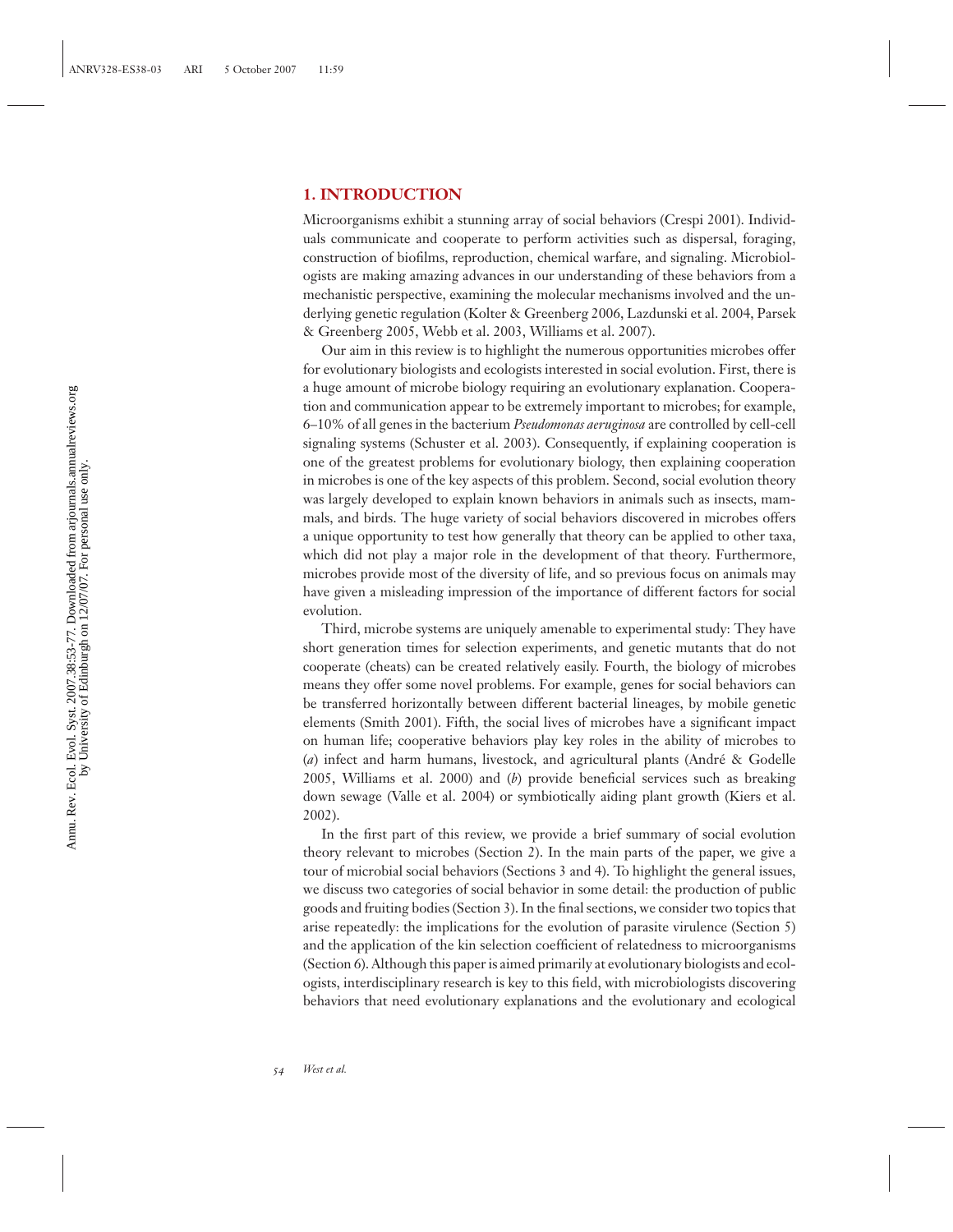approaches providing problems for which there must be a mechanistic answer (West et al. 2006).

# **2. SOCIAL EVOLUTION THEORY**

Theoretical explanations for any behavior can be broadly classified into two categories: direct and indirect fitness benefits (Grafen 1984, Lehmann & Keller 2006, Sachs et al. 2004, West et al. 2006). This follows from Hamilton's (1964) insight that individuals gain inclusive fitness through their impact on the reproduction of related individuals (indirect fitness effects) as well as directly through their impact on their own reproduction (direct fitness effects). Cooperative behaviors that benefit other individuals have posed particular problems for evolutionary biologists because although the cost of a cooperative behavior may be very obvious, the benefits are often obscure. We do not discuss the use and misuse of terms such as cooperation and altruism, as we have recently covered that in detail elsewhere (West et al. 2007).

The first explanation for the evolution of cooperation is that it provides a direct fitness benefit to the individual that performs the behavior, which outweighs the cost of performing the behavior. In this case, cooperation is mutually beneficial (West et al. 2007). One possibility is that individuals have a shared interest in cooperation. For example, in many cooperative breeding species, larger group size may benefit all the members of the group through factors such as greater survival or higher foraging success. In this case, individuals can be selected to help rear offspring that are not their own to increase group size (Kokko et al. 2001). Another possibility is that there is some mechanism for enforcing cooperation, by rewarding cooperators or punishing cheaters (Frank 2003, Trivers 1971). This could happen in a variety of ways, which have been termed punishment, policing, sanctions, reciprocal altruism, indirect (reputation-based) reciprocity, and strong reciprocity.

The second class of explanations for cooperation is that it provides an indirect benefit by improving the fitness of other individuals who carry the cooperative gene (Hamilton 1964). In this case, cooperation is altruistic. The simplest and most common reason for two individuals to share genes in common is for them to be genealogical relatives (kin), and so this is often termed kin selection (Maynard Smith 1964). By helping a close relative reproduce, an individual transmits genes to the next generation, albeit indirectly. Hamilton (1964) pointed out that kin selection could occur via two mechanisms: (*a*) kin discrimination, when cooperation is preferentially directed toward relatives, and (*b*) limited dispersal (population viscosity), which keeps relatives in spatial proximity to one another, allowing cooperation to be directed indiscriminately toward all neighbors (who tend to be relatives). The clonal nature of most microbes raises some complications for the concept of genetic relatedness, which we discuss in Section 6. The other way to obtain an indirect fitness benefit is if cooperation is directed toward nonkin who share the same cooperative gene, that is, genetic relatives who are not necessarily genealogical relatives. This assortment or greenbeard mechanism requires a single gene (or a number of tightly linked genes) that both causes the cooperative behavior and can be recognized by other individuals owing to a distinctive phenotypic marker, such as a green beard (Dawkins 1976, Hamilton 1964).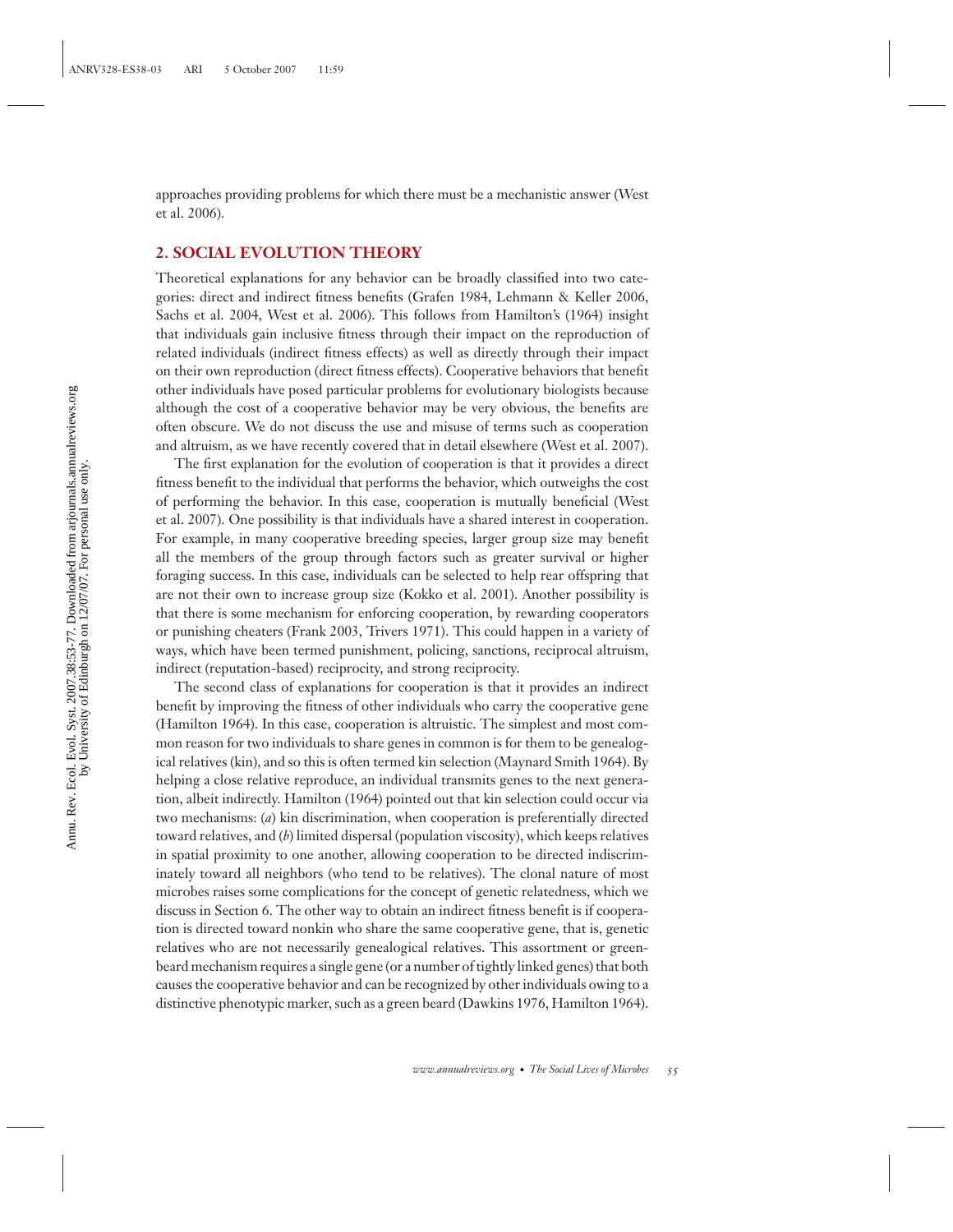

Cooperative cells produce public goods. Cheater cells do not.

All cells, whether they contributed or not, benefit from the availability of public goods.

#### **Figure 1**

The tragedy of the commons with public goods. Cheats who do not pay the cost of producing public goods can still exploit the benefits of public goods produced by other cells.

# **3. MICROBIAL CASE STUDIES**

# **3.1. Public Goods**

Possibly the most common form of social behavior in microbes is the production of public goods. Public goods are products manufactured by an individual that can then be utilized by the individual or its neighbors (**Figure 1**). For example, bacteria produce numerous factors that are released into the environment beyond the cell membrane (**Table 1**). Public goods lead to the problem of cooperation because they are metabolically costly to the individual to produce but provide a benefit to all the individuals in the local group or population (West et al. 2006). Consequently, although the production of public goods can have direct fitness benefits to the individuals producing them, they can also have indirect fitness benefits to the individuals around them. The specific problem in this case is what stops the spread of cheats that do not produce public goods (or produce less) but benefit from those produced by others?

How can the social nature of a microbial behavior such as the production of some postulated potential good be determined (West et al. 2006)? A useful feature of working with microbes is that mutants who do not perform the behavior (termed cheats) often already exist, or can be constructed, or will evolve relatively quickly if they are selectively favored (Dugatkin et al. 2005, Foster et al. 2004, Griffin et al. 2004, Harrison & Buckling 2005, Rainey & Rainey 2003, Velicer et al. 2000). Once these are acquired, a first step is to examine the relative fitness of the wild type that performs the putative social behavior and the mutant that does not, when grown alone (monoculture) or in a mixture. This examines the social costs and benefits of the behavior. Such experiments require that the wild type and mutant can be distinguished when grown in a mixture. This can be done in a number of ways, including phenotypic features associated with the behavior (Griffin et al. 2004) or by insertion of a phenotypic or molecular marker (Foster et al. 2004, Mehdiabadi et al. 2006).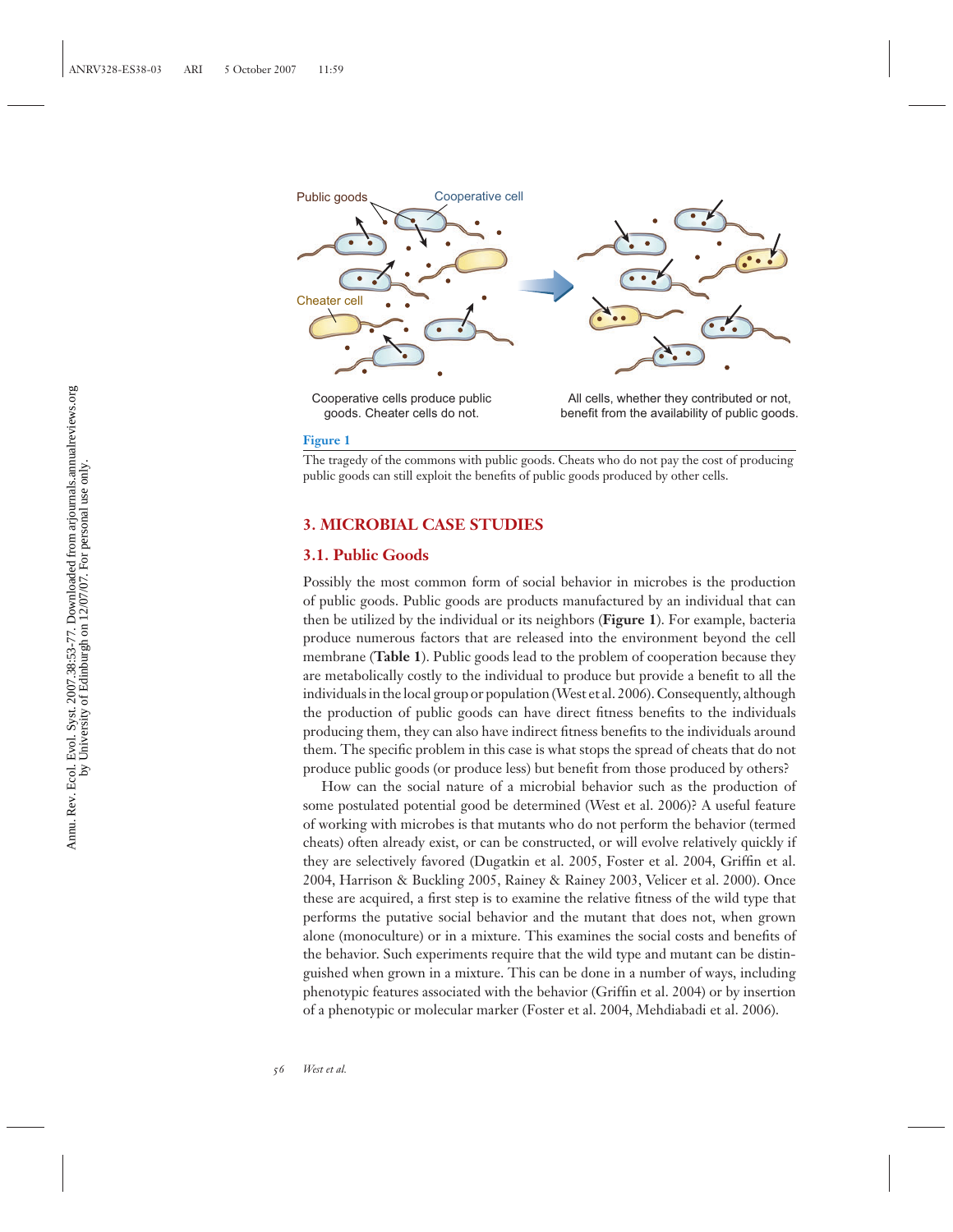#### **Table 1 Potential public goods**

| <b>Public good</b>                                                                       | Role                                                                                                                                                                                                                                              |
|------------------------------------------------------------------------------------------|---------------------------------------------------------------------------------------------------------------------------------------------------------------------------------------------------------------------------------------------------|
| Siderophores                                                                             | Iron-scavenging molecules (West & Buckling 2003).                                                                                                                                                                                                 |
| Invertase                                                                                | An enzyme for digesting sucrose (Greig & Travisano 2004).                                                                                                                                                                                         |
| β-lactamase                                                                              | Inactivates and therefore gives resistance to antibiotics (Ciofu et al. 2000)                                                                                                                                                                     |
| Biosurfactants                                                                           | Extracellular matrices for facilitating movement over surfaces, e.g.,<br>Rhamnolipid (P. aeruginosa) and Serrawettin (Serratia marcescens) (Daniels<br>et al. 2004, Velicer & Yu 2003)                                                            |
| Exopolysaccharides such as alginate or adhesive<br>polymers                              | Providing structure for growth, and the ability to colonize different<br>habitats (Davies & Geesey 1995, Rainey & Rainey 2003)                                                                                                                    |
| Host-manipulation factors                                                                | Increasing host susceptibility to predation, immune suppression,<br>host castration (Brown 1999)                                                                                                                                                  |
| Shiga toxins                                                                             | Breaking down host tissue (O'Loughlin & Robins-Browne 2001)                                                                                                                                                                                       |
| Protein synthesis                                                                        | Growth (Turner & Chao 1999)                                                                                                                                                                                                                       |
| Toxic and lytic secondary metabolites                                                    | To kill and degrade prey organisms                                                                                                                                                                                                                |
| Adhesive polymer                                                                         | Colonization of the air-liquid interface (Rainey & Rainey 2003)                                                                                                                                                                                   |
| Quorum-sensing molecules                                                                 | Cell-cell signals (Williams et al. 2007), iron chelation (Diggle et al. 2007,<br>Kaufmann et al. 2005), immune modulators (Pritchard et al. 2003),<br>biosurfactants (Daniels et al. 2006), plant systemic resistance<br>(Schuhegger et al. 2006) |
| Proteases                                                                                | Extracellular protein digestion (Hase & Finkelstein 1993)                                                                                                                                                                                         |
| Extracellular DNA                                                                        | Structural component of biofilms (Spoering & Gilmore 2006)                                                                                                                                                                                        |
| Antibiotics                                                                              | To kill competitors (although better to conceptualize as spiteful rather<br>than public good; see Section 4.6)                                                                                                                                    |
| Membrane vesicles                                                                        | Common biofilm component (Schooling & Beveridge 2006), transport of<br>cell-to-cell signals (Mashburn & Whiteley 2005)                                                                                                                            |
| Rhamnolipids                                                                             | Antiprotozoan defense mechanism (Cosson et al. 2002),<br>mediate detachment from biofilms (Boles et al. 2005)                                                                                                                                     |
| Microbial repellents                                                                     | Repels competitors (Burgess et al. 2003)                                                                                                                                                                                                          |
| Resources supplied by symbionts to their hosts,<br>such as nitrogen fixation by rhizobia | Aids host growth and, in some cases, avoid enforcement by the host (Kiers<br>et al. 2003, Kiers & van der Heijden 2006, West et al. 2002)                                                                                                         |

Recent research on siderophores provides an example of how this approach can be used to test the social nature of a potential public goods behavior. Siderophores are iron-scavenging molecules produced by many species of bacteria (Ratledge & Dover 2000, West & Buckling 2003). Iron is a major limiting factor for bacterial growth because most iron in the environment is in the insoluble Fe(III) form, and, in the context of bacterial parasites, is actively withheld by hosts. Recently, Griffin et al. (2004) investigated the social nature of the production of the siderophore pyoverdine in *P. aeruginosa*. Siderophore production is beneficial when iron is limiting, as shown by the fact that the wild type that produces siderophores outcompetes a mutant that does not, when the strains are grown in pure culture. However, siderophore production is also metabolically costly, as demonstrated by the fact that mutants outcompete wild-type strains in an iron-rich environment. Consequently, in mixed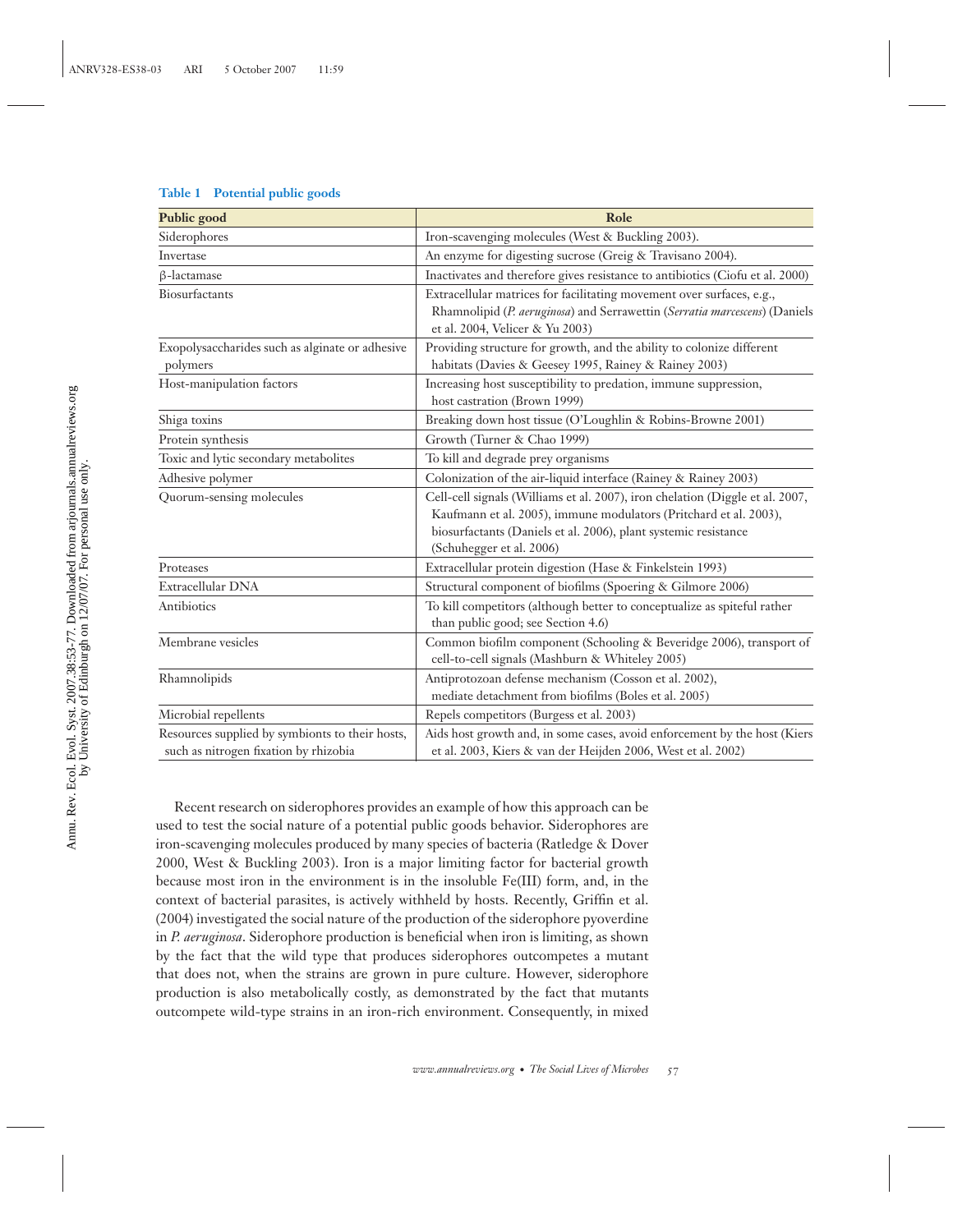populations where both wild-type and mutant bacteria are present, the mutants can gain the benefit of siderophore production without paying the cost, and hence increase in frequency.

The production of public goods such as siderophores could provide both a direct and indirect fitness benefit because they benefit the individual who produces them and their neighbors. This is an example of what has been termed a whole-group trait (Pepper 2000). Consequently, we would expect public goods to be subject to kin selection, with selection for higher levels of public goods production when there is higher relatedness between interacting individuals. An experimental evolution approach with siderophore production in *P. aeruginosa* (Griffin et al. 2004) provided support for the predicted effect of relatedness. Relatedness was manipulated by allowing the bacteria to grow and interact in groups derived from a single clone (relatively high relatedness) or from two clones (relatively low relatedness). The cooperative wild-type strain outcompeted the selfish mutant strain only when cultured under conditions of relatively high relatedness.

A useful feature of microbes is that they have provided excellent opportunities for testing how the relative cost and benefit of cooperation varies with population demographics such as density or frequency and environmental factors such as resource availability. For example, (*a*) at lower population density, cells will be less able to use the public goods produced by other cells and so cheats will do worse (Brown & Johnstone 2001, Greig & Travisano 2004), (*b*) cheats do better when they are at lower frequencies in the population (frequency dependence) because they are then better able to exploit cooperators (Dugatkin et al. 2003, 2005; Harrison et al. 2006; Ross-Gillespie et al. 2007; Velicer et al. 2000), (*c*) individuals would be expected to change their production of public goods depending upon the availability of resources in the environment, which will also be influenced by the behavior of their neighbors, and (*d* ) competition between relatives reduces the kin-selected benefit of cooperation and hence favors reduced levels of cooperation (Griffin et al. 2004). The work in these areas stresses the importance of developing specific theory that can be tested with specific systems (Ross-Gillespie et al. 2007).

A relatively unexplored possibility in microbes is that selection would favor mechanisms that allow public goods to be preferentially directed toward closer relatives, analogous to kin discrimination. For example, with the production of public goods, selection would favor the production of highly specific molecules that other lineages (clones) could not utilize. Consistent with this, in *P. aeruginosa* there is variation across strains in the form of pyoverdine produced and in the ability of strains to uptake iron chelated by pyoverdines produced by other strains (Meyer et al. 1997). Furthermore, sequence data suggest that the genes involved in pyoverdine production are under selection for novelty and specificity (diversifying selection) (Smith et al. 2005).

We have focused on siderophores in this section because they provide a specific example where there have been several studies from an evolutionary perspective. However, as illustrated by **Table 1**, microbes produce a fascinating diversity of molecules that may function as public goods. There is enormous potential for future work in this area because, in practically all of these cases, even the most basic social nature of these traits has yet to be examined.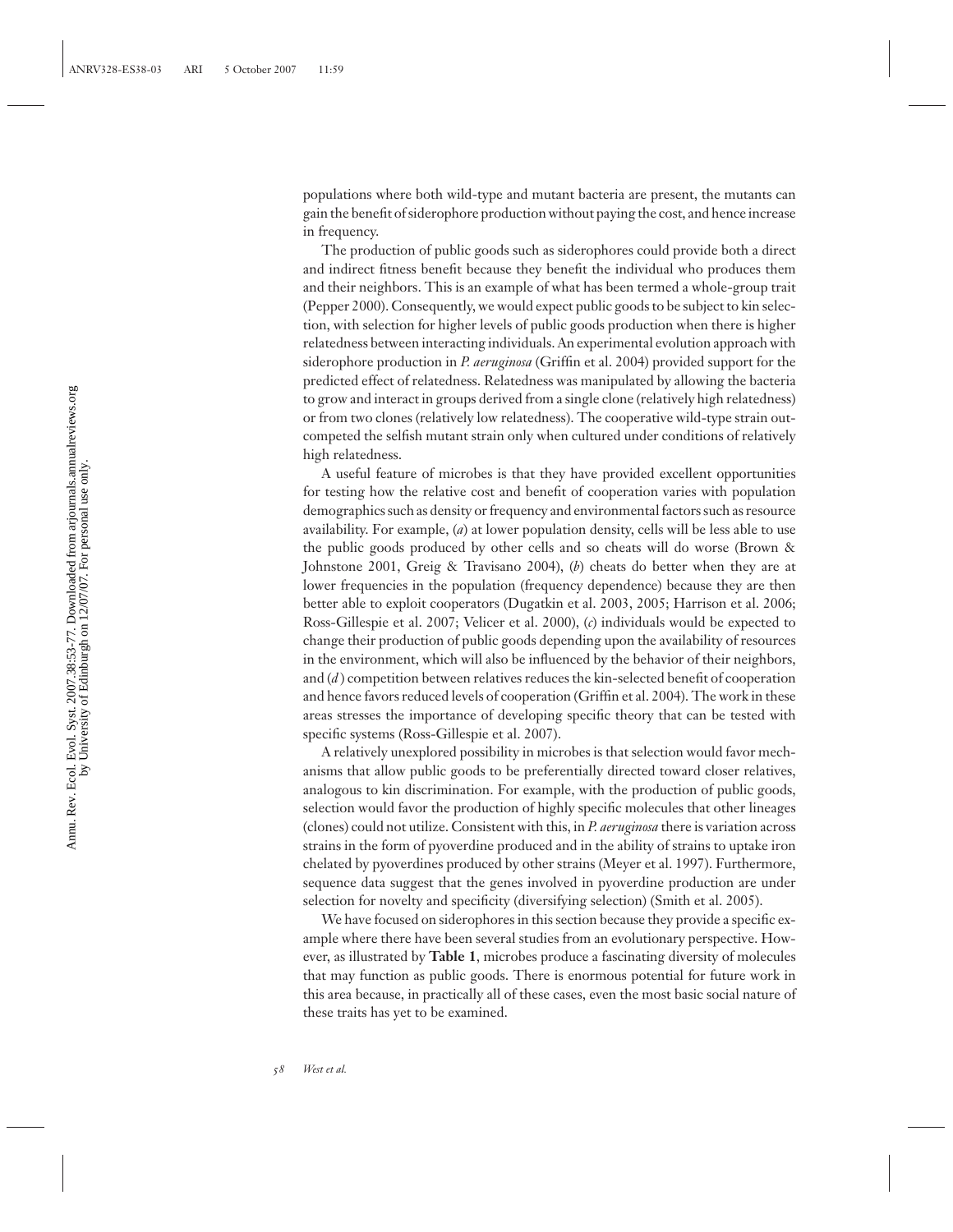# **3.2. Fruiting Bodies**

One of the most striking forms of cooperation in microbes is the development of fruiting bodies, as found in the cellular slime molds, or social amoebae, in which there is a huge diversity in the way fruiting bodies are formed (Bonner 1967). The most studied slime mold from this perspective is *Dictyostelium discoideum*, a predator of bacteria that is common in the soil. When starving, the usually solitary single-celled amoebae aggregate and form a multicellullar slug (pseudoplasmodium, or grex) that can contain  $10^4$ – $10^6$  cells. This slug migrates to the soil surface, where it transforms into a fruiting body composed of a spherical sorus of spores and a stalk consisting of nonviable stalk cells that hold the sorus aloft. Roughly 20% of the cells die to form the stalk in what appears to be an altruistic act. This division between nonviable stalk cells and spores leads to clear potential for conflict. If the slug is composed of a single lineage, with a mass of genetically identical cells, then kin selection would lead to no conflict over cell fates. However, when multiple lineages occur in a slug, each lineage is selected to make a relatively larger contribution to the spore cells and a relatively smaller contribution to the stalk, at a cost to the other lineages (Strassmann et al. 2000).

In *D. discoideum*, cells from distinct lineages will come together to form slugs and fruiting bodies, suggesting that the conflict exists in natural populations (Fortunato et al. 2003, Strassmann et al. 2000). Evidence for a struggle resulting from this conflict comes from the observation that, when mixed, different lineages show a variable ability to exploit other lineages in the race to provide a higher proportion of the spore cells (Fortunato et al. 2003, Strassmann et al. 2000). Furthermore, this conflict is costly, as shown by the fact that slugs formed by multiple lineages (chimeras with conflict) are not as good at moving as slugs formed by single lineages (where no conflict occurs) (Foster et al. 2002). Consequently, they are less able to migrate to a position where fruiting body formation is possible (Castillo et al. 2005). However, this effect is complicated by the fact that larger slugs are better at moving (Foster et al. 2002). Consequently, under certain conditions, it can be better to be in a larger chimera slug than in a smaller slug consisting of only one lineage (Foster et al. 2002). This suggests that we may expect variation in the allocation of resources to conflict across species that typically occur at different densities, or even facultative adjustment in response to local population density.

Another possible way to avoid the costs of forming chimeras would be if amoebae preferentially formed slugs with relatives (Mehdiabadi et al. 2006). Such kin discrimination has been observed in the species *D. purpureum* (Mehdiabadi et al. 2006). When pairs of clones were placed together in equal proportions at high density, in the absence of food, the slugs that were formed tended to be dominated by one or another of the strains rather than an equal mix. This led to the mean relatedness within slugs being approximately 0.8 rather than the expected of 0.5. A more extreme case has been found in *D. discoideum*, where a greenbeard mechanism preferentially directs cooperation toward individuals who share the same cooperative gene. Individuals who share the *csa* cell adhesion gene adhere to each other in aggregation streams excluding mutants that do not share the gene—allowing them to cooperatively form fruiting bodies (Queller et al. 2003).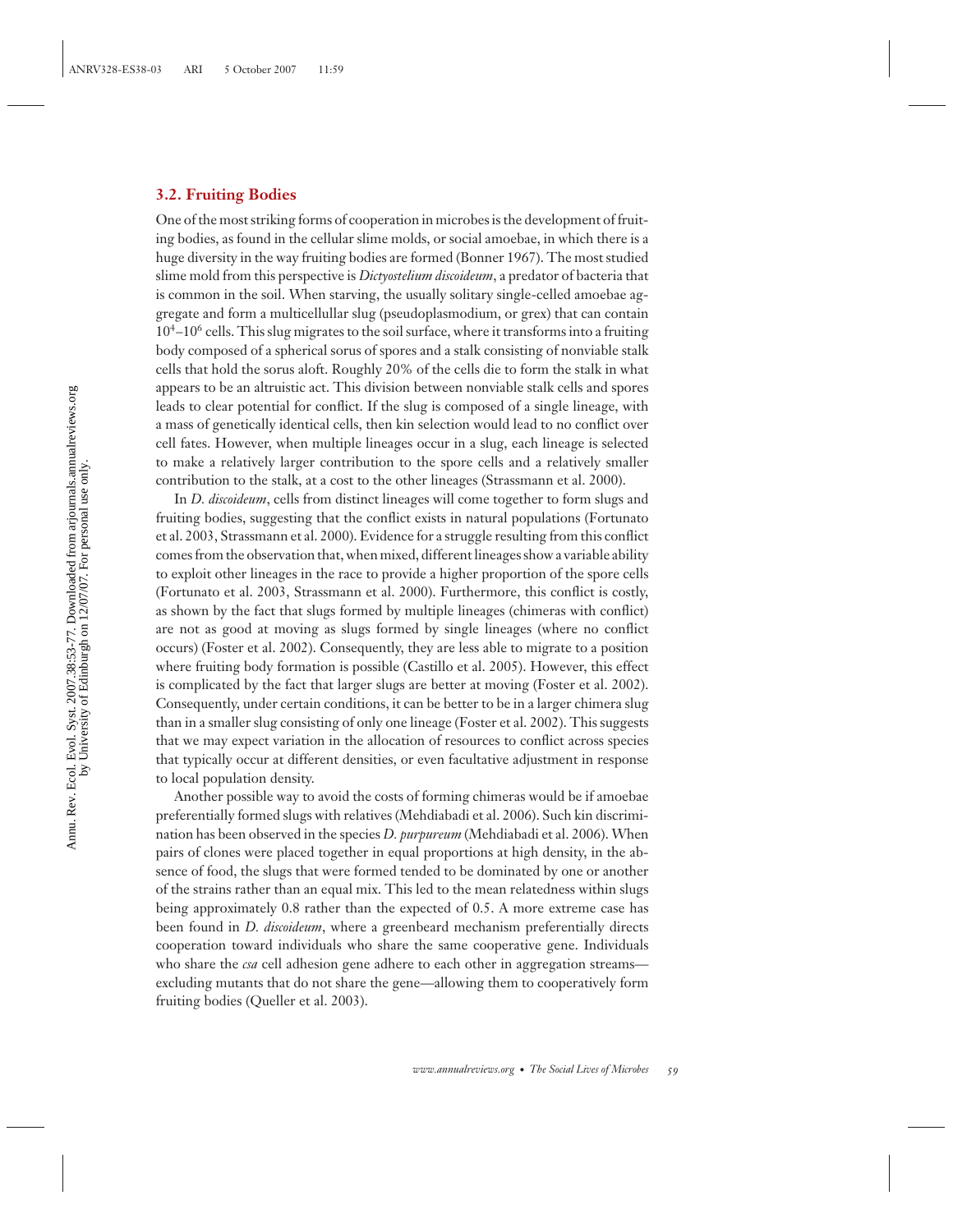A system of differentiation analogous to the slime molds occurs in soil-dwelling myxobacteria. In *Myxococcus xanthus*, a lack of amino acids triggers aggregation into local groups that exchange intercellular signals and construct spore-bearing fruiting bodies. As in the *Dictyostelium* species, only a fraction of cells can become spores in these fruiting bodies, leading to the same conflicts of interest (Fiegna & Velicer 2006, Fiegna et al. 2006, Kadam & Velicer 2006). Research on *M. xanthus* has provided some elegant experiments on the costs and benefits of making fruiting bodies (Fiegna et al. 2006, Velicer et al. 2000). An important feature of this research is that it has utilized a number of cheater mutants that contribute less to the production of the nonspore parts of the fruiting body. The advantage of replicating the experiments with multiple mutants is that it demonstrates the generality of any results and that those results are not just due to a pleiotropic effect or correlated character. In addition, the mutant strains used here were constructed in two different ways: defined single gene mutants and selection under controlled laboratory conditions (Velicer et al. 2000). Each type of mutant cheater has its advantage. Strains that have had the gene for a cooperative behavior artificially knocked out have well-defined, clear, and large effects, whereas spontaneous mutations from the laboratory or isolates from the field may be more natural and may give a better indication of the kind of variation upon which natural selection could act.

#### **4. OTHER SOCIAL BEHAVIORS**

#### **4.1. Resource Use**

There can be a trade-off between the rate at which a resource can be used and the efficiency of its use (Kreft 2004, Kreft & Bonhoeffer 2005, MacLean & Gudelj 2006, Pfeiffer et al. 2001). For example, respiration of ATP leads to a higher energy yield than fermentation. Consequently, individuals that use both respiration and fermentation can produce energy at a higher rate but use the resources less efficiently than individuals that employ respiration only (Pfeiffer et al. 2001). Fermentation can therefore provide a direct benefit to the individual at a cost that is shared among the local population. This allows respiro-fermenters to outcompete respirers, leading to the familiar tragedy of the commons problem where the selfish interest of individuals leads to less efficient resource use (Hardin 1968). A solution to this problem, that can be important in microbes, is if interacting individuals are relatives, as this also leads to an indirect fitness cost of less efficient resource use (fermentation) by reducing the resources available for relatives. Consequently, more efficient resource use can be thought of as a cooperative behavior, with more efficient use favored by kin selection.

#### **4.2. Quorum Sensing**

Perhaps the paradigm for bacterial cooperation and communication can be seen in the diverse quorum sensing (QS) systems, which occur widely across bacteria (Williams et al. 2007). QS describes the phenomenon whereby the accumulation of signaling molecules in the surrounding environment enables a single cell to assess the number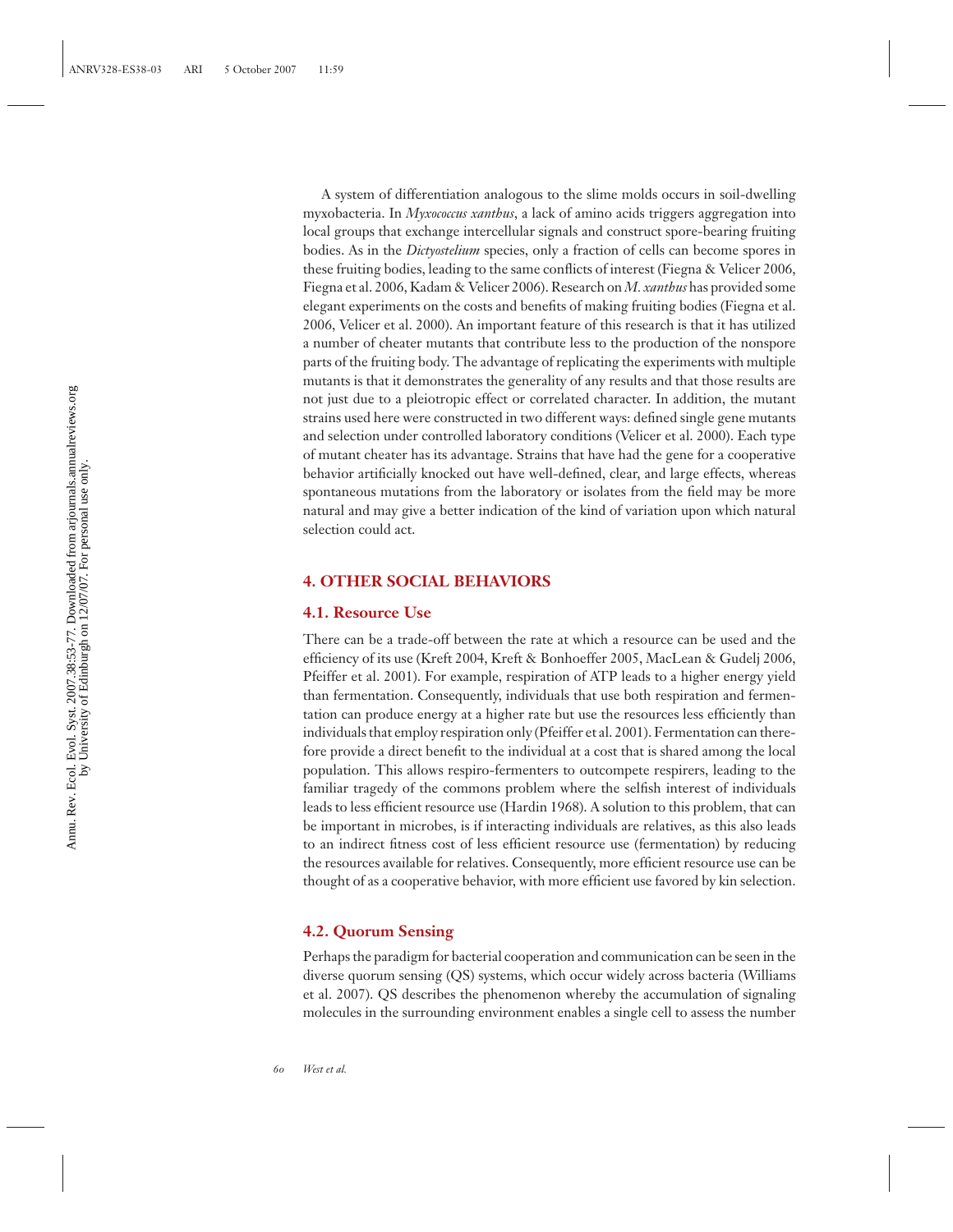of bacteria (cell density) so that the population as a whole can make a coordinated response. In many situations, a group venture is not worth taking on unless there is a sufficient number of collaborators to make it worthwhile. QS systems have been shown to regulate the expression of genes involved in plasmid transfer, bioluminescence, population mobility, biofilm maturation, and virulence (Williams et al. 2007). Many of the behaviors regulated by QS appear to be cooperative, for example, producing public goods such as exoenzymes, biosurfactants, antibiotics, and exopolysaccharides (see **Table 1**).

Little attention has been given to the evolutionary implications of QS (Brown & Johnstone 2001). Microbiologists frequently assume that QS is readily selected for because it benefits the local group or population as a whole (Henke & Bassler 2004, Shapiro 1998). In contrast, evolutionary theory suggests that cooperative communication is maintained only by selection under fairly restrictive conditions (Maynard Smith & Harper 2003). This raises the question as to whether QS in microbes is truly a cooperative behavior (Diggle et al. 2007, Keller & Surette 2006, Redfield 2002). Are QS molecules true signals? The fact that a compound produced by cell A elicits a response in cell B does not necessarily mean that there is signaling between the cells; it may represent cell B using the molecule as an environmental cue to guide future action, or it may represent cell A coercing cell B into a certain behavior. We suspect that within species, QS signaling between relatives will be favored by kin selection (Brown & Johnstone 2001, Diggle et al. 2007). In contrast, between-species QS (sometimes termed bacterial cross talk) is more problematic to explain and it could be that, in these cases, QS molecules are used by other species as cues or for coercion.

A fundamental first step is to determine the fitness consequences of producing and responding to a signal (Brown & Johnstone 2001). Although there is undoubtedly a metabolic cost for signal production (Keller & Surette 2006), it is likely that the cost of responding is far more expensive metabolically. For example, as mentioned above, 6%–10% of *P. aeruginosa* genes appear to be QS-regulated. Given high costs, QS signaling or response could be potentially exploitable by QS cheats (Diggle et al. 2007, Keller & Surette 2006). In theory, QS cheats could take the form of either (*a*) a signal-negative (mute) strain that does not make the molecule but can respond to it, or  $(b)$  a signal-blind (deaf) strain that may (or may not) make a signal but, more importantly, does not respond to it. Both types of mutants can be constructed, and signal-blind mutants are often isolated from clinical infections of *P. aeruginosa* (Smith et al. 2006).

Signaling in bacteria has a number of complexities that offer novel problems from an evolutionary perspective. First, the signal can be degraded. *N-*acyl homoserine lactone (AHL) signals are rendered biologically inactive in alkaline environments (Yates et al. 2002). Therefore, in certain environmental niches, signaling may be ineffective or the level and response to QS may vary. AHLs can also be degraded by enzymes produced by bacteria, a process known as quorum quenching (Dong & Zhang 2005, Sio et al. 2006). Can this behavior be considered coercive or spiteful, and are there indirect or direct fitness benefits for the AHL degrader?

Second, the genes required for signal generation (*luxI* homologs) and response (*luxR* homologs) are not always found on the bacterial chromosome. A number of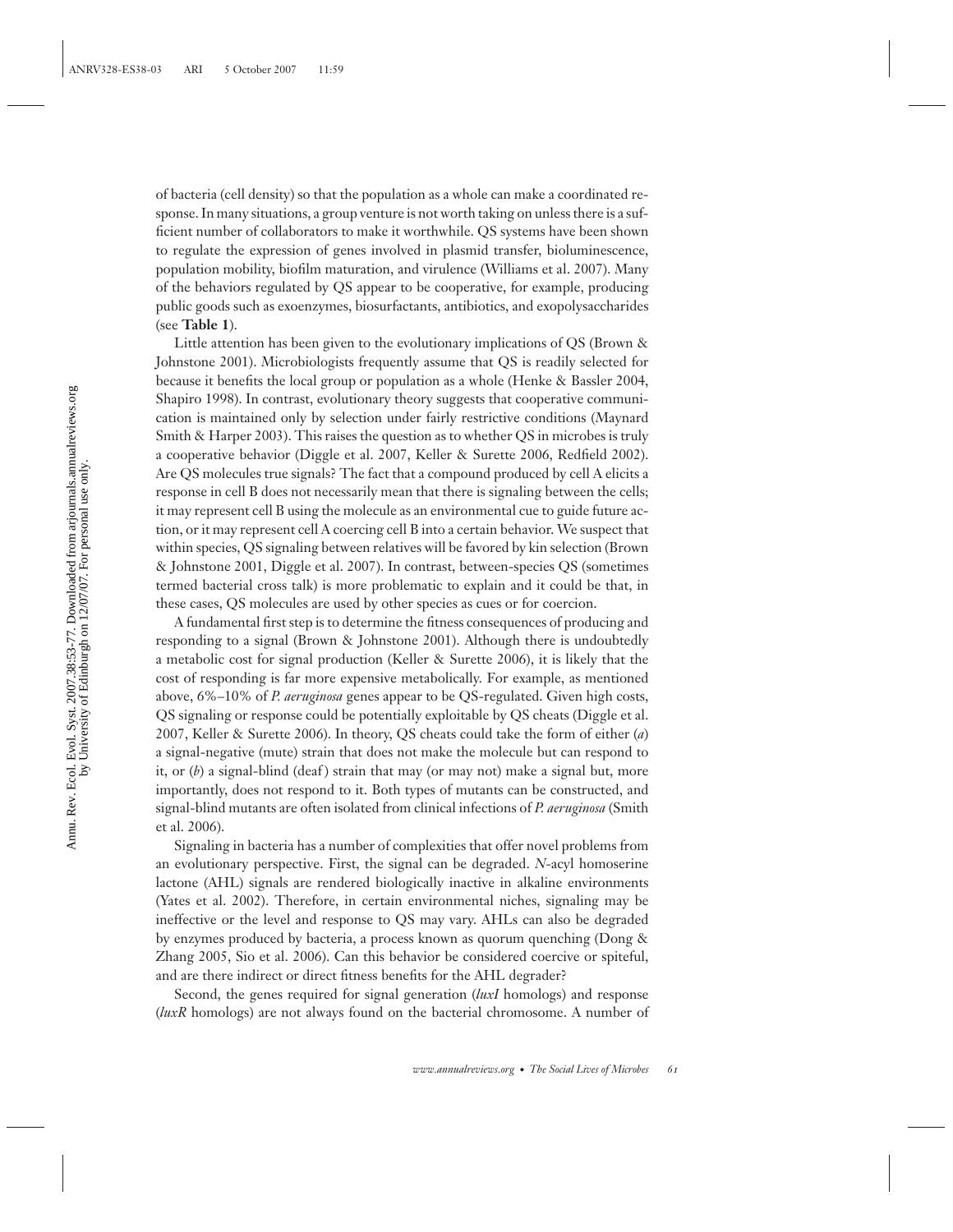these homologs have been identified on plasmids such as the *Agrobacterium* Ti plasmid (Zhang et al. 1993) and *Rhizobium* symbiotic plasmids (Smith 2001, Wisniewski-Dye & Downie 2002). Although this may just represent an easy way to obtain QS mechanisms, it could also be a mechanism by which signaling is forced onto a cell that does not contain the QS machinery, coercing it into cooperative behavior (Smith 2001). An issue here is that the interests of the bacteria and the plasmids may conflict. Third, a number of other roles have been assigned to QS molecules. QS molecules can function as public goods, for example, iron chelators (Diggle et al. 2007), immunomodulatory compounds (Pritchard et al. 2003), and biosurfactants (Daniels et al. 2006). QS compounds can also be harmful or spiteful; for example, the lantibiotics typified by lactococcal nisin and produced by *Lactococcus lactis* are potent bacteriocides against many bacteria (Dodd et al. 1996, Stein 2005). The consequences of QS signals having multiple functions must be explored theoretically, as it will alter the costs and benefits of signaling as well as how they vary with parameters such as relatedness (Diggle et al. 2007).

Remarkably, given the size of the literature on the subject, it remains to be conclusively demonstrated that QS systems are mechanisms for cell-to-cell communication. Redfield (2002) raised the possibility that QS molecules allow individual cells to determine how rapidly secreted molecules move away from the cell. This diffusion sensing could allow cells to regulate the secretion of public goods to minimize losses due to extracellular diffusion and mixing. A possibility here is that the production of these molecules may have initially evolved for one reason (e.g., diffusion sensing) but are now maintained for another (e.g., QS).

# **4.3. Biofilms**

Traditionally, bacteria have been thought of as free-swimming planktonic organisms. However, most bacterial species are capable of forming structured multicellular communities known as biofilms (Kolter & Greenberg 2006). Biofilms are ubiquitous, being found in such diverse environments as dental plaques, wounds, rock surfaces, and at the bottom of rivers. They have a definite structure, including water channels, which may involve a number of different specialist cells, and they are often enclosed by an exopolysaccharide matrix, which can make them difficult to eradicate. For example, biofilm-growing cells are often significantly more resistant to antibiotics than free-living (planktonic) cells, and the matrix can also help protect bacterial cells against the host immune system during infection. The life cycle of a biofilm can be split up into distinct stages: (*a*) reversible attachment, often mediated by flagella and type IV pili, (*b*) irreversible attachment to a surface, (*c*) formation of microcolonies, (*d* ) differentiation into intricate architectures, and (*e*) dispersal (**Figure 2**). Biofilms are of particular interest from an evolutionary perspective because the close proximity of individuals in a biofilm can make cooperation and communication particularly important.

Many forms of cooperation can be involved in the establishment and growth of a biofilm. First, there is the cooperative production of an extracellular matrix (ECM), which surrounds the biofilm and may be important in maintaining structure. There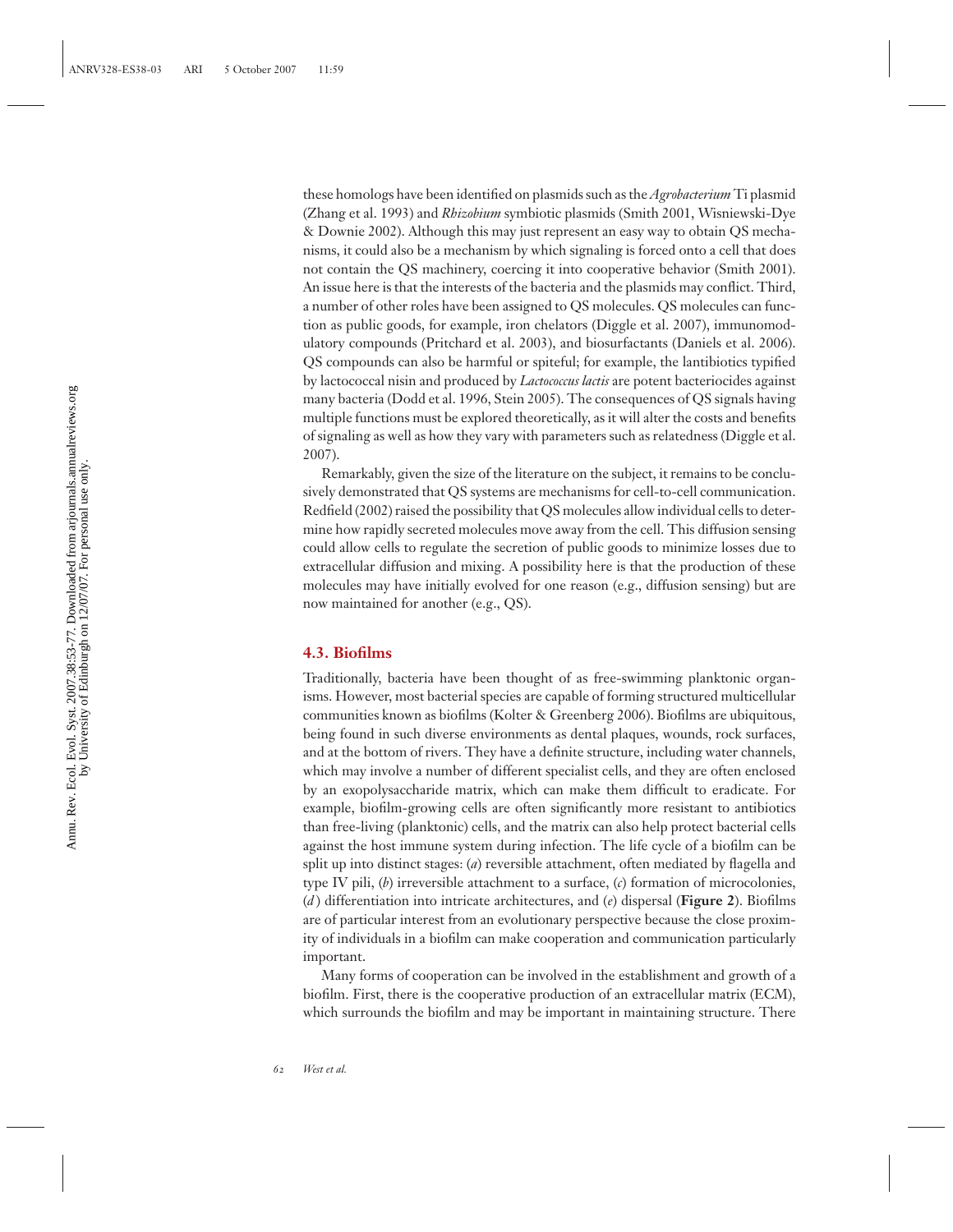



#### **Figure 2**

**a**

Life cycle of a bacterial biofilm. (*a*) Planktonic cells are released from mature biofilms and, via motility mechanisms, settle on a new surface. Cells become irreversibly attached and begin to form microcolonies. Mechanisms such as cell-cell signaling systems lead to the differentiation of mature biofilm structures. Diagram adapted from Kolter & Losick (1998). (*b*) Scanning electron microscopy image of *Pseudomonas aeruginosa* attachment to a stainless steel coupon. The formation of microcolonies can be observed. Image taken with permission from Diggle et al. (2006). (*c*) Scanning confocal microscopy image of mature five-day-old *P. aeruginosa* biofilms grown in flow cell chambers. Image courtesy of S. Crusz.

are many components found in the ECM that may be involved in holding the biofilm structure together, including alginate, the lectin LecA, and carbohydrate polymers (Davies & Geesey 1995, Diggle et al. 2006, Friedman & Kolter 2004, Matsukawa & Greenberg 2004, Nivens et al. 2001). Second, numerous other public goods can be important in biofilms, such as rhamnolipid, a biosurfactant that aids in biofilm detachment (Boles et al. 2005), and microvesicles, which are a component of the ECM and can contain signal molecules and proteases (Schooling & Beveridge 2006). Third, cell death can occur in a subpopulation of cells. Researchers have hypothesized that this is a cooperative behavior to release extracellular DNA that aids in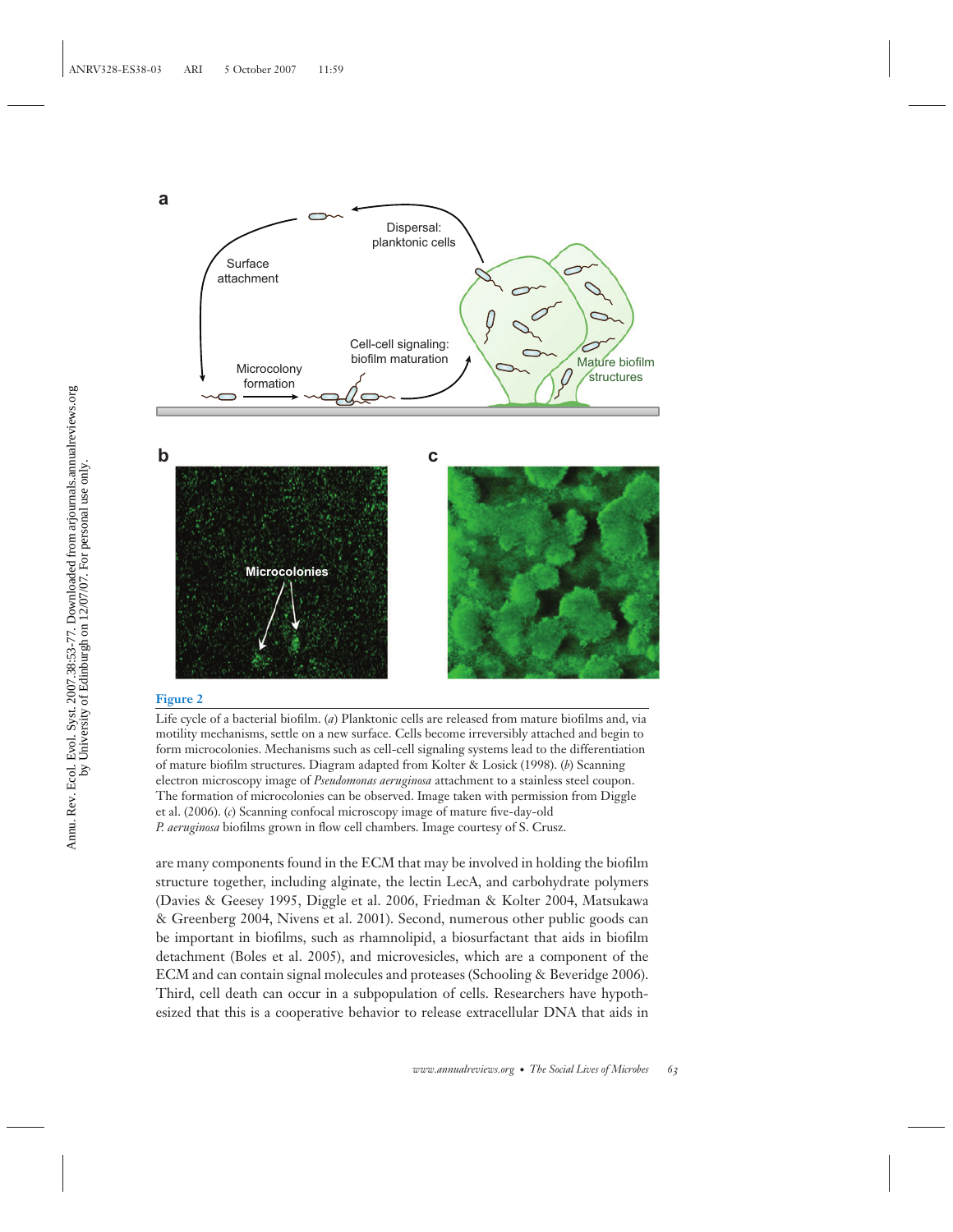structuring the biofilm (Whitchurch et al. 2002). However, a complication here is that in *P. aeruginosa* cell death involves a genomic prophage (Webb et al. 2003). Consequently, this could be an altruistic behavior by the individual cells, or a selfish manipulation by a prophage. Fourth, dispersal from biofilms may be a social trait, if it has been selected to reduce competition with nondispersing relatives (Hamilton & May 1977). Fifth, QS may play an important role in the development and structuring of biofilms, as suggested by the poor biofilm formation of some QS mutants (Davies et al. 1998). Sixth, biofilms may also be important in protecting against protozoan predation, by allowing bacterial prey to reach a size beyond the maximum that can be handled by the predator, or through group-coordinated chemical warfare against the predator (Matz & Kjelleberg 2005).

When viewed under a confocal microscope, it is immediately obvious that biofilms are not simply random clusters of cells (**Figure 2**). Researchers have suggested that there may be some specialization within biofilms, analogous to how caste development in social insects allows individuals to specialize in certain behaviors. In *P. aeruginosa* biofilms, several phenotypically different cell variants that exhibited different behaviors have been isolated (Boles et al. 2004), in particular, a wrinkly variant that showed faster biofilm development, and greater resistance to stress, and a mini variant that showed greater dispersal from the biofilm. This variation is heritable, but variants can change back to the wild type or each other. Although it is tempting to think that this represents specialization favored by kin selection, there are alternatives. For example, a variant may spread selfishly within a biofilm at the expense of other types, even if this leads to a long-term decrease in the fitness of the biofilm or that lineage, analogous to how a cancer selfishly spreads within an individual, despite the long-term fitness consequences.

Kin selection would clearly be important in biofilms initiated by one or a small number of clonal lineages. However, naturally formed biofilms very rarely contain just one species of bacteria, let alone a single clonal lineage. For example, the colonization of human teeth and the oral mucosa can involve up to 500 species of bacteria (Kolenbrander et al. 2002). Nonetheless, kin selection may still be important in such cases if social interactions take place on a local scale (see also Section 6). For example, if the benefits of producing the materials that structure the biofilm, such as exopolysaccharides, or other public goods, are shared primarily with neighboring cells, then the clonal growth of bacteria means that these benefits can still be shared with close relatives (Xavier & Foster 2007). In this case, it may be useful to think of biofilms as consisting of a number of clonal lineages (groups of lineages), with cooperation primarily within lineages but competition primarily between lineages. Diversity may also promote cooperation in some situations because rarer and more specialized cooperators can be harder to exploit. Experiments on biofilm formation in *P. fluorescens*, where more diverse groups were found to be both more productive and less susceptible to invasion by cheats, have provided support for this (Brockhurst et al. 2006). A final complication is that cooperative interactions can occur between species within biofilms. For example, cooperation between *Streptococcus oralis* and *Actinomyces naeslundii* is important in the early colonization of human teeth, allowing these species to grow where neither can survive alone (Palmer et al. 2001).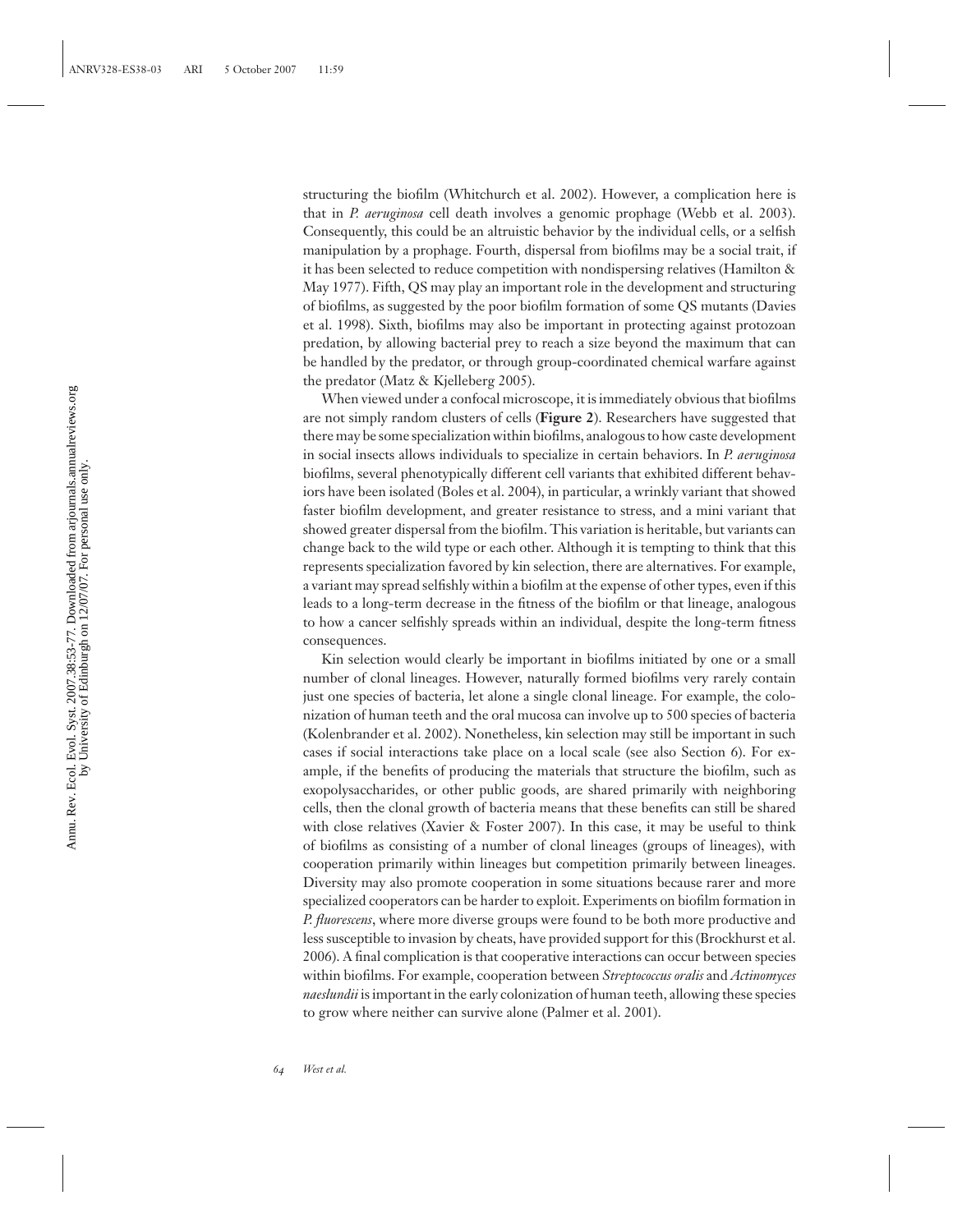# **4.4. Persisters**

In populations of microbes, researchers have discovered that, at any point in time, a small proportion of cells do not grow at the normal rate but exist in a quiescent, nongrowing state (Lewis 2007). These cells are sometimes known as persister cells because they persist in the face of catastrophes such as antibiotic treatment (Cozens et al. 1986). Persister cells are resistant to antibiotics because antibiotics rely on disrupting the translation of the mRNA code to polypeptide chains, and this process does not occur in nongrowing cells. Researchers have suggested that persister cells are responsible for the recalcitrance of microbial populations in biofilms rather than, as is often assumed, the production of a protective ECM (Lewis 2007). Two important aspects of persister biology are that (*a*) the cells appear not to be genetically resistant to treatment by antibiotics—following antibiotic treatment, persisters give rise to new populations that have the same vulnerability to antibiotic treatment; and (*b*) persistence is controlled by a phenotypic switch—all cells have the potential to become persisters and persisters readily revert to normal growth rate (Balaban et al. 2004, Kussell et al. 2005, Lewis 2007).

In the microbiology literature, the general assumption has been that persistence is favored because it provides a benefit at the population level (reviewed by A. Gardner, S.A. West & A.S. Griffin, submitted). In contrast, a recent theoretical analysis suggests that persistence is better understood as a potentially social trait that can have both direct and indirect fitness consequences (A. Gardner, S.A. West & A.S. Griffin, submitted). Persistence provides a direct benefit by producing a phenotype that survives catastrophes, but it is also costly because it reduces the short-term growth rate. However, this reduced growth rate also reduces local competition for resources and hence provides an indirect benefit to relatives competing for the same resources. This means that higher levels of persistence are predicted with a higher relatedness between competing bacteria. Theory also predicts that a higher level of persistence will be favored when there is greater competition for resources. Data from clinical infections support this prediction, where there appears to be higher levels of persistence in populations that have entered the stationary phase owing to resource depletion (A. Gardner, S.A. West & A.S. Griffin, submitted). A novel feature of selection on persistence is that this last prediction and pattern are in a direction opposite to the usual prediction, that more local competition selects against cooperation (West et al. 2002).

#### **4.5. Cell Death**

Researchers have suggested that programmed cell death (PCD; also known as apoptosis or autolysis) is adaptive in several situations. PCD clearly provides no direct fitness benefit, and so explanations must rely on indirect benefits for relatives or cells being forced into cell death by others. Several altruistic possibilities have been suggested, such as providing resources that could be used by other cells for growth and survival in yeast (Fabrizio et al. 2006, Gourlay et al. 2006) or the formation of fruiting bodies in *M. xanthus* (Wireman & Dworkin 1977). In biofilms, PCD may also be useful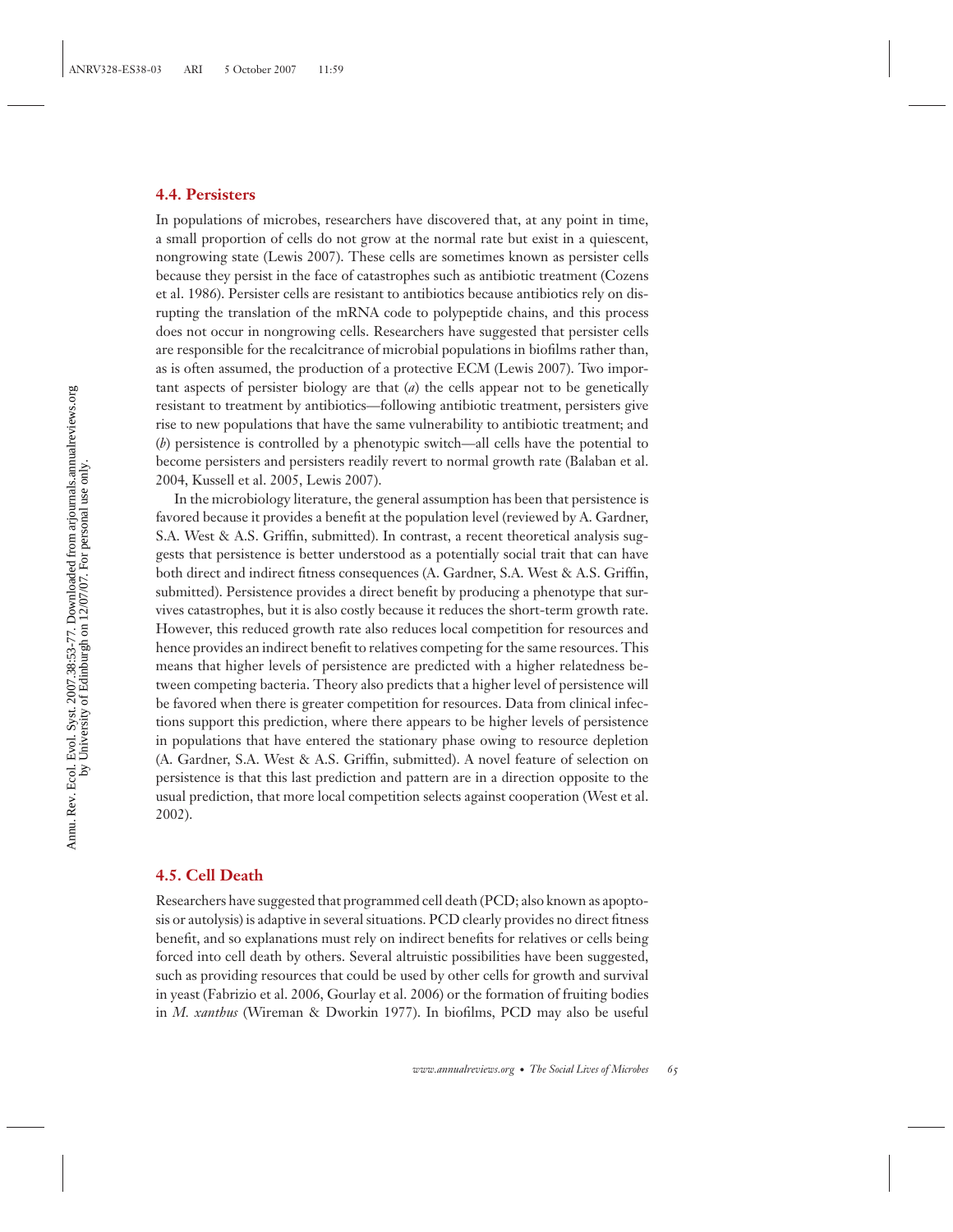for (*a*) creating channels within biofilms, which are responsible for the transport of nutrients and waste to and from cells deep in the biofilm or through which cells can disperse, and (*b*) releasing extracellular DNA that can be used for structuring biofilms (Allesen-Holm et al. 2006, Webb et al. 2003, Whitchurch et al. 2002). QS may be involved in controlling PCD (D'Argenio et al. 2002).

If PCD is occurring as a form of adaptive suicide, then this is clearly an area where microbes differ from animals, where there is a relative lack of such behaviors. Charlesworth (1978) noted that it is extremely hard for a gene causing suicide to spread because only relatives that do not share the gene would benefit. The possible solution to this problem in microbes is that selection could favor a low probability of PCD among a large population of cells, possibly depending upon individual condition, environmental conditions, or signaling. However, we stress that the adaptive nature of altruistic PCD remains to be demonstrated empirically, and alternative explanations exist. For example, in *P. aeruginosa*, cell death is mediated by a bacteriophage (Webb et al. 2003), and although this may reflect host control (D'Argenio et al. 2002), there is also the possibility that the bacteriophage may favor host death under the low growth conditions found in biofilms, to aid their own transmission.

#### **4.6. Bacteriocins**

Bacteriocins are the most abundant of a range of antimicrobial compounds facultatively produced by bacteria and are found in all major bacterial lineages (Riley & Wertz 2002). They are a diverse family of proteins with a variety of antimicrobial killing activities, many of which can be produced by a single bacterium, including enzyme inhibition, nuclease activity, and pore formation in cell membranes (Reeves 1972, Riley & Wertz 2002). Bacteriocin production is spiteful because it is costly to the individual cell that performs it and also costly to the recipient, which is killed (Gardner et al. 2004). The individual cost of bacteriocin production may be the diversion of resources from other cellular functions. However, in many gram-negative bacteria, such as *Escherichia coli*, cell death is required for the release of bacteriocins (Chao & Levin 1981, Riley & Wertz 2002). Individuals from the same lineage (clone mates) are protected from the toxic effects of bacteriocins as a result of genetic linkage between the bacteriocin gene and an immunity gene that encodes a factor that deactivates the bacteriocin (Riley & Wertz 2002). Bacteriocin production can therefore provide an indirect fitness benefit by reducing the level of competition experienced by relatives and hence can also be viewed as indirect altruism. Maximum bacteriocin production should be favored at intermediate levels of relatedness; when relatedness is extremely high, there are few susceptible competitors to attack, and when relatedness is extremely low, there are fewer relatives to enjoy the benefits of relaxed competition (Gardner et al. 2004).

Given the strong selective pressure imposed by bacteriocins, it is unsurprising that bacteriocin resistance readily evolves. As with bacteriocin production, such resistance carries pleiotropic fitness costs. Such costs are critical for coexistence (via negativefrequency-dependent selection) between bacteriocin-producing, sensitive, and resistant strains in spatially structured environments (Czaran & Hoekstra 2003, Czaran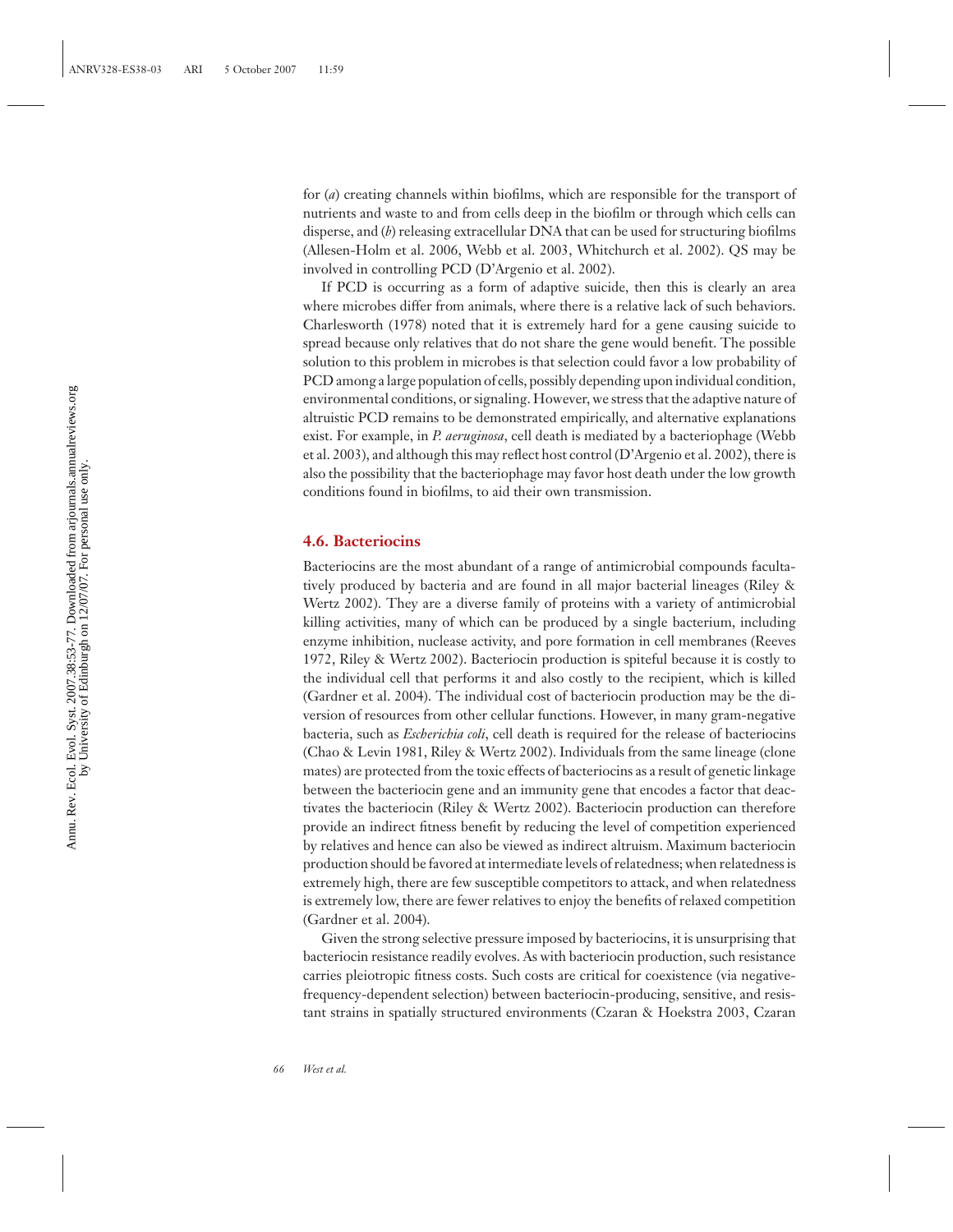et al. 2002, Kerr et al. 2002), as producer beats sensitive, sensitive beats resistant, and resistant beats producer (Kerr et al. 2002). Furthermore, costly resistance is also likely to explain why there is considerable diversity in bacteriocin types maintained within microbial species. It is likely to be too costly to be resistant to all bacteriocins at once, and the probability of resistance will be lowest with respect to rare bacteriocins. As such, rare bacteriocin alleles will increase in frequency, allowing diversity to be maintained. Another interesting complication that can occur with bacteriocins is that they may help disfavor siderophore cheats: A pyoverdin (siderophore) receptor (type II) of *P. aeruginosa* also acts as a receptor for a *P. aeruginosa* bacteriocin (Pyocin S3), and so a cheat that evolved from a different lineage is likely to be susceptible to the toxins produced by the population being exploited (Tümmler & Cornelis 2005).

# **5. VIRULENCE**

An appreciation of the widespread importance of cooperative social behaviors in microbes is leading to a change in how evolutionary biologists think about parasite virulence. In the 1990s, researchers saw a huge explosion of evolutionary theory designed to predict the damage that a parasite should inflict on its host, termed parasite virulence (reviewed by Frank 1996). The underlying idea in this theory was that higher growth rates enhance parasite transmission rates but incur greater mortality for the host and hence reduce the total duration of infection, and this results in a trade-off between the transmission benefit and the host-mortality cost. This is a social problem because the optimal use of a host's resources will depend upon the relatedness between the parasites infecting a host (Frank 1996). If only one lineage infects a host (high relatedness), this selects for a prudent use of host resources. As multiple lineages infect a host (low relatedness), parasites are selected to use host resources before their competitors, and this selects for higher growth rates and hence a higher virulence. Consequently, a tragedy of the commons arises, where higher growth rates provide a benefit to the individual and the cost of higher host mortality is shared over the group, analogous to the evolution of resources discussed in Section 4.1.

However, despite huge amounts of theoretical attention, there is a lack of empirical support for these predictions (Read & Taylor 2001). One possible explanation is that the diverse social lives of microbes can also lead to different predictions (West & Buckling 2003). The above prediction assumes that parasites can regulate their own growth rate, to whatever level they choose. However, an alternative possibility is that parasite growth rates are limited by host measures and that cooperative behaviors play a key role in increasing growth rates within hosts (West & Buckling 2003). Many public goods produced by microbes play important roles in acquiring resources from hosts or evading immune responses (**Table 1**). Indeed, we have found that when microbiologists refer to virulence factors, they are usually discussing a cooperative public good. Consequently, cheats that do not perform cooperative behaviors, such as siderophore production, cause a lower virulence than cooperators (Harrison et al. 2006). This leads to the prediction that growth rates and virulence should be higher when relatedness between parasites is greater (Brown et al. 2002, West & Buckling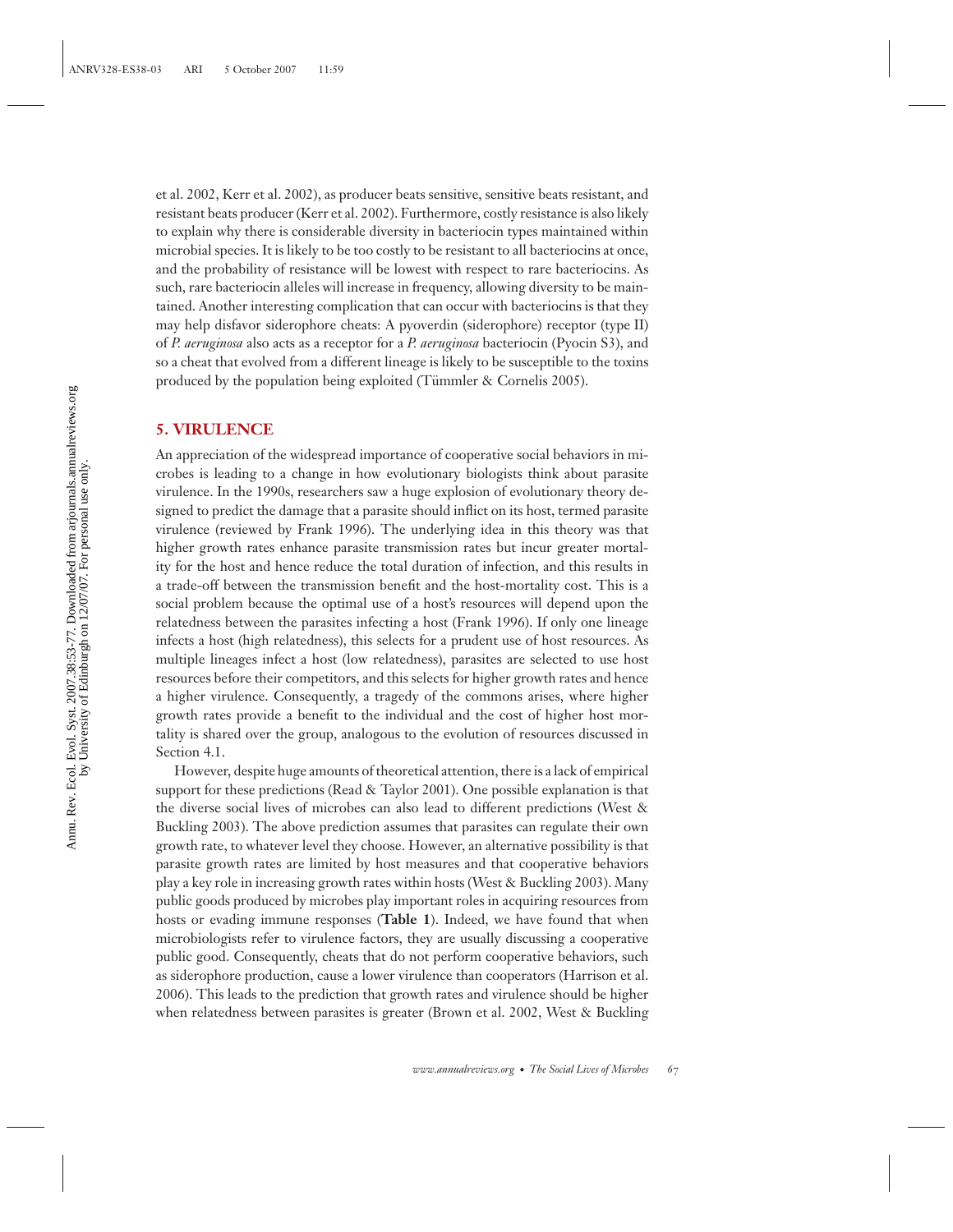2003). This prediction is in the opposite direction from that predicted in the previous paragraph. It is even possible to make more complicated predictions: With spiteful behaviors such as bacteriocin production, we predict the lowest growth rates and virulence at intermediate levels of relatedness because it is here that bacteriocinmediated killing of bacterial cells is most favored (Gardner et al. 2004). The possible role of bacteriocins has been supported by experiments showing that infections of caterpillars with multiple species of bacteria that can kill each other lead to reduced virulence, compared with single-species infections (Massey et al. 2004).

#### **6. RELATEDNESS**

In the above sections we used the term relatedness rather informally. Social biologists familiar with diploid eukaryotes will be familiar with the classic results that relatedness between full sibs is  $r = 0.5$  and between half-sibs is  $r = 0.25$ , in the absence of inbreeding (Hamilton 1964). Formally, relatedness describes the statistical association (regression) between genes in different individuals (Frank 1998, Hamilton 1970). In principle, the concept of relatedness is also clear in microbes. In the simplest case, if *N* unrelated lineages (clones) mix equally in a social arena, then average relatedness will be  $r = 1/N$  (West & Buckling 2003). This comes from the average of individuals being related by  $r = 1$  to their clonemates, and by  $r = 0$  to individuals in the other lineages (assuming they are chosen randomly from the global population). However, several complications can occur, making the application of relatedness to microbial social behaviors less clear.

First, the relevant relatedness should be measured over the scale at which social interactions occur (West & Buckling 2003, West et al. 2006). This will vary between species and even between traits within species. For example, the relevant scale is (*a*) the distance over which public goods disperse when considering public goods such as siderophores (Section 3.1), (*b*) the whole fruiting body when considering cooperative stalk formation in *Dictyostelium* species (Section 3.2), (*c*) the whole host when considering symbiotic cooperation through partner fidelity feedback or how growth rates may be adjusted in response to their effect on host mortality (virulence), and (*d* ) the scale at which enforcement occurs to maintain cooperation by symbionts (e.g., individual root nodules).

Consequently, when social interactions take place over a limited spatial scale, increased genetic variability within a patch will not necessarily lead to a decrease in relatedness. This is illustrated by considering biofilms, where clonal growth and low dispersal can lead to the biofilm consisting of a number of competing lineages (Xavier & Foster 2007). With respect to public goods such as exopolysaccharides, which provide a benefit over a scale smaller than the whole biofilm, the recipients of the social behavior can be strongly related to the actor even when the biofilm consists of lots of lineages or even multiple species. The scale at which interactions occur will vary in nature and could be manipulated experimentally, through factors such as shaken or unshaken liquid cultures, agar plates with a variable agar concentration, or in vivo. If selection can influence the scale of interaction, for example, by altering the diffusibility of public goods molecules, a number of questions arise, including whether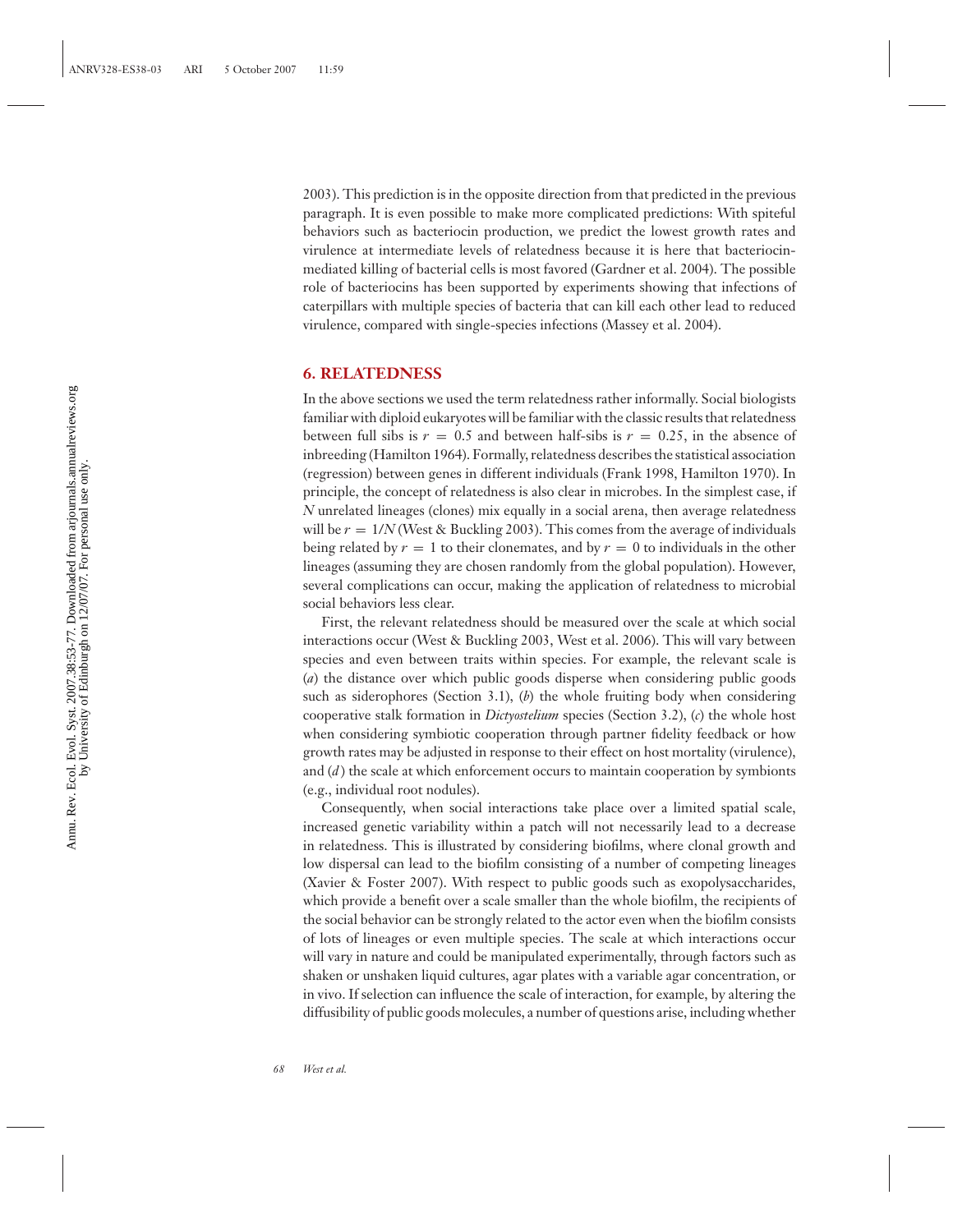harmful products such as bacteriocins tend to be dispersed over larger distances than helpful products such as siderophores or whether the dispersal distance of different QS signals correlates with the kind of behaviors they trigger.

Second, the rapid generation time of microbes means that mutations can have appreciable effects on relatedness. Consider a population of clones that perform a cooperative behavior favored by kin selection, in which a mutant that does not perform this behavior arises. The relatedness between these mutants and the ancestral strain would be  $r = 0$  (for reasons described above). Over time, mutation could therefore lead to a reduction in relatedness, allowing selfish cheaters to spread, and to the breakdown of cooperation. This suggests that the stability of cooperation will be influenced by factors such as mutation rates, patch lifetimes, and dispersal rates (Michod & Roze 2001). West et al. (2006) have previously suggested that mutation in populations with low disperal provides a possible explanation for why cooperative traits such as QS signaling and protease production decline over time in long-term *P. aeruginosa* infections (Lee et al. 2005). If mutation rates are important, this also suggests the possibility for selection on mutation rates of social traits, as shown by the fact that cheat mutants that do not produce siderophores can arise and spread faster in populations with an elevated mutation rate (Harrison & Buckling 2005).

Third, genes for cooperative behaviors can sometimes be transmitted horizontally between different bacterial lineages, by mobile genetic elements such as conjugative plasmids or lysogenic phages (Smith 2001). Smith (2001) suggested that this can be a way of stopping the spread of cheats within a population by reinfecting them with cooperative behavior. This fascinating possibility requires further theoretical and empirical exploration. It would be useful to model the coevolutionary dynamics from the perspective of all the parties involved: donor, recipient, and the mobile genetic element. For example, the extent to which transfer could be counteracted or aided by selection to avoid or uptake such genetic elements is not clear. This emphasizes that, when determining the importance of kin selection, what matters is similarity at the gene controlling the social behavior (Dawkins 1979, Grafen 1985). In animals, we are accustomed to estimating this with pedigrees because here relatedness is (on average) the same throughout most of the genome, whereas in microorganisms we may have to get used to focusing on the actual gene.

A general point here is that the application of social evolution theory to microbes offers some novel problems compared with the traditional social evolution study of organisms such as insects and birds. In particular, although the same social evolution theory should apply to both macroscopic and microscopic organisms, the details can be different, with the important factors varying in very general ways. For example, considering kin selection, (*a*) limited dispersal may be the key mechanism in microorganisms (Griffin et al. 2004, West et al. 2006), whereas kin discrimination is the key mechanism in macroorganisms such as cooperative breeding vertebrates (Griffin & West 2003), (*b*) greenbeard effects may be more important in microorganisms because the required signaling and recognition can take place at the level of individual cells interacting with their neighbors (Queller et al. 2003), (*c*) spite may be more common in microorganisms owing to local competition for resources and extreme differences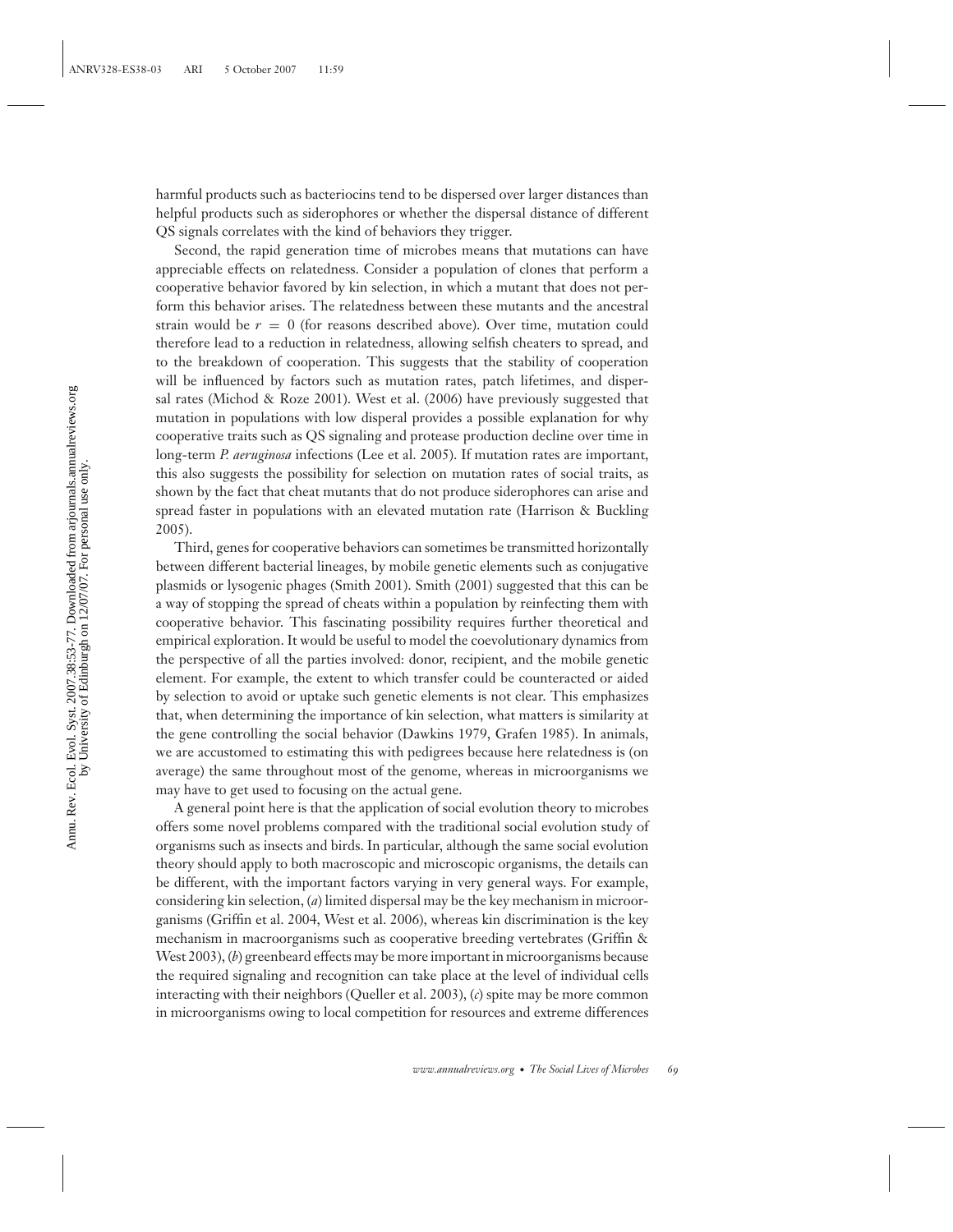in relatedness (e.g., clonal versus unrelated, with nothing in between) (Gardner et al. 2004), and (*d* ) adaptive suicide could be occurring in microorganisms.

#### **7. CONCLUSIONS**

To a large extent, the field of social evolution in microbes is still relatively wide open. There are a huge number of behaviors and traits that are likely to be social but that have not been examined theoretically or empirically from an evolutionary perspective. Much of the early evolutionary work in this area was aimed at the basics, such as showing that cheats or conflicts of interest could occur (e.g., Strassmann et al. 2000, Velicer et al. 2000). Although similar studies are still required for a huge range of traits, there are also possibilities for using microbes to test specific predictions of social evolution theory (Griffin et al. 2004) or for clarifying the complexities that can occur in microbes (Section 6). Microbiologists have given these evolutionary issues little attention because (*a*) their focus is on the underlying mechanisms and genetic control of behaviors, and (*b*) it is frequently assumed that cooperative behaviors can be explained by species or even community-level benefits (i.e., cooperation is not a problem and conflict does not occur). Future progress will be maximized by interdisciplinary exchange between microbiologists, evolutionary biologists, and ecologists.

#### **DISCLOSURE STATEMENT**

The authors are not aware of any biases that might be perceived as affecting the objectivity of this review.

# **ACKNOWLEDGMENTS**

The authors thank Bernie Crespi for inviting the review and for his comments, and the Biotechnology and Biological Sciences Research Council, the Natural Environmental Research Council, and the Royal Society for funding.

## LITERATURE CITED

- Allesen-Holm M, Barken KB, Yang L, Klausen M, Webb JS, et al. 2006. A characterization of DNA release in *Pseudomonas aeruginosa* cultures and biofilms. *Mol. Microbiol.* 59:1114–28
- André JB, Godelle B. 2005. Multicellular organization in bacteria as a target for drug therapy? *Ecol. Lett.* 8:800–10
- Balaban NQ, Merrin J, Chait R, Kowalik L, Leibler S. 2004. Bacterial persistence as a phenotypic switch. *Science* 305:1622–25
- Boles BR, Thoendel M, Singh PK. 2004. Self-generated diversity produces "insurance effects" in biofilm communities. *Proc. Natl. Acad. Sci. USA* 101:16630–35
- Boles BR, Thoendel M, Singh PK. 2005. Rhamnolipids mediate detachment of *Pseudomonas aeruginosa* from biofilms. *Mol. Microbiol.* 57:1210–23
- Bonner JT. 1967. *The Cellular Slime Molds*. Princeton: Princeton Univ. Press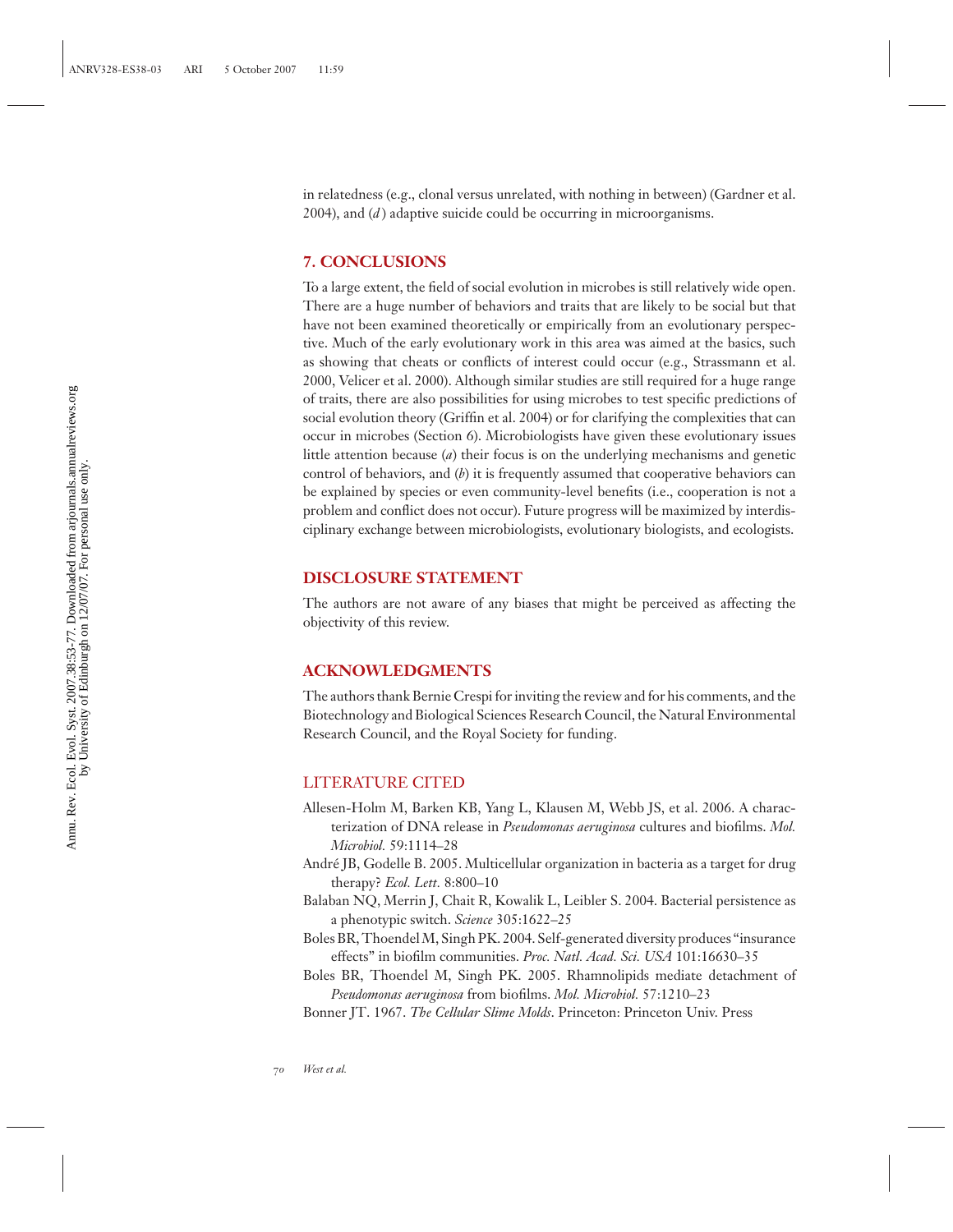- Brockhurst MA, Hochberg ME, Bell T, Buckling A. 2006. Character displacement promotes cooperation in bacterial biofilms. *Curr. Biol.* 16:2030–34
- Brown SP. 1999. Cooperation and conflict in host-manipulating parasites. *Proc. R. Soc. London Ser. B* 266:1899–904
- Brown SP, Hochberg ME, Grenfell BT. 2002. Does multiple infection select for raised virulence? *Trends Microbiol.* 10:401–5
- Brown SP, Johnstone RA. 2001. Cooperation in the dark: signaling and collective action in quorum-sensing bacteria. *Proc. R. Soc. London Ser. B* 268:961–65
- Burgess JG, Boyd KG, Armstrong E, Jiang Z, Yan L, et al. 2003. The development of a marine natural product-based antifouling paint. *Biofouling* 19(Suppl.):197–205
- Castillo D, Switz G, Foster KR, Strassman JS, Queller DC. 2005. A cost to chimerism in *Dictyostelium discoideum* on natural substrates. *Evol. Ecol. Res.* 7:263–71
- Chao L, Levin BR. 1981. Structured habitats and the evolution of anticompetitor toxins in bacteria. *Proc. Natl. Acad. Sci. USA* 78:6324–28
- Charlesworth B. 1978. Some models of evolution of altruistic behavior between siblings. *J. Theor. Biol.* 72:297–319
- Ciofu O, Beveridge TJ, Kadurugamuwa J, Walther-Rasmussen J, Høiby N. 2000. Chromosomal β-lactamase is packaged into membrane vesicles and secreted from *Pseudomonas aeruginosa*. *J. Antimicrob. Chemother.* 45:9–13
- Cosson P, Zulianello L, Join-Lambert O, Faurisson F, Gebbie L, et al. 2002. *Pseudomonas aeruginosa* virulence analyzed in a *Dictyostelium discoideum* host system. *J. Bacteriol.* 184:3027–33
- Cozens RM, Tuomanen E, Tosch W, Zak O, Suter J, Tomasz A. 1986. Evaluation of the bactericidal activity of ß-lactam antibiotics on slowly growing bacteria cultured in the chemostat. *Animicrob. Agents Chemother.* 29:797–802
- Crespi BJ. 2001. The evolution of social behavior in microorganisms. *Trends Ecol. Evol.* 16:178–83
- Czaran TL, Hoekstra RF. 2003. Killer-sensitive coexistence in metapopulations of micro-organisms. *Proc. R. Soc. London Ser. B Biol. Sci.* 270:1373–78
- Czaran TL, Hoekstra RF, Pagie L. 2002. Chemical warfare between microbes promotes biodiversity. *Proc. Natl. Acad. Sci. USA* 99:786–90
- D'Argenio DA, Calfee MW, Rainey PB, Pesci EC. 2002. Autolysis and autoaggregation in *Pseudomonas aeruginosa* colony morphology mutants. *J. Bacteriol.* 184:6481–89
- Daniels R, Reynaert S, Hoekstra H, Verreth C, Janssens J, et al. 2006. Quorum signal molecules as biosurfactants affecting swarming in *Rhizobium etli*. *Proc. Natl. Acad. Sci. USA* 103:14965–70
- Daniels R, Vanderleyden J, Michiels J. 2004. Quorum sensing and swarming migration in bacteria. *FEMS Microbiol. Rev.* 28:261–89
- Davies DG, Geesey GG. 1995. Regulation of the alginate biosynthesis gene *algC* in *Pseudomonas aeruginosa* during biofilm development in continuous culture. *Appl. Environ. Microbiol.* 61:860–67
- Davies DG, Parsek MR, Pearson JP, Iglewski BH, Costerton JW, Greenberg EP. 1998. The involvement of cell-to-cell signals in the development of a bacterial biofilm. *Science* 280:295–98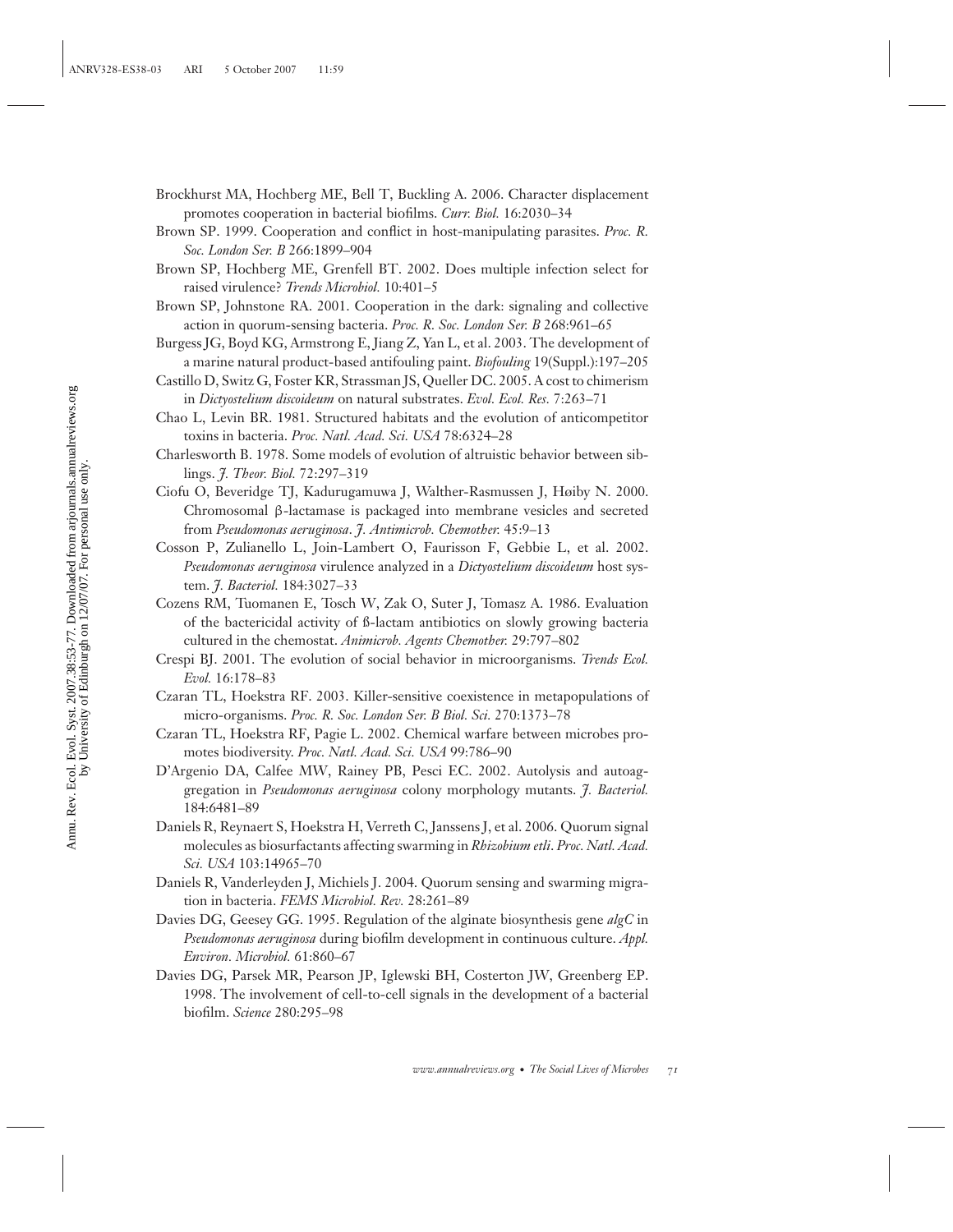Dawkins R. 1976. *The Selfish Gene*. Oxford: Oxford Univ. Press

- Dawkins R. 1979. Twelve misunderstandings of kin selection. *Z. Tierpsychol.* 51:184– 200
- Diggle SP, Gardner A, West SA, Griffin AS. 2007. Evolutionary theory of bacterial quorum sensing: When is a signal not a signal? *Philos. Trans. R. Soc. London Ser. B.* 362:1241–49
- Diggle SP, Matthijs S, Wright VJ, Fletcher MP, Chhabra SR, et al. 2007. The *Pseudomonas aeruginosa* 4-quinolone signal molecules HHQ and PQS play multifunctional roles in quorum sensing and iron entrapment. *Chem. Biol.* 14:87–96.
- Diggle SP, Stacey RE, Dodd C, Cámara M, Williams P, Winzer K. 2006. The galactophilic lectin, LecA, contributes to biofilm development in *Pseudomonas aeruginosa*. *Environ. Microbiol.* 8:1095–104
- Dodd HM, Horn N, Chan WC, Giffard CJ, Bycroft BW, et al. 1996. Molecular analysis of the regulation of nisin immunity. *Microbiology* 142:2385–92
- Dong YH, Zhang LH. 2005. Quorum sensing and quorum-quenching enzymes. *J. Microbiol.* 43:101–9
- Dugatkin LA, Perlin M, Atlas R. 2003. The evolution of group-beneficial traits in the absence of between-group selection. *J. Theor. Biol.* 220:67–74
- Dugatkin LA, Perlin M, Lucas JS, Atlas R. 2005. Group-beneficial traits, frequencydependent selection and genotypic diversity: an antibiotic resistance paradigm. *Proc. R. Soc. London Ser. B* 272:79–83
- Fabrizio P, Battistella L, Vardavas R, Gattazzo C, Liou L, et al. 2006. Superoxide is a mediator of an altruistic aging program in *Saccharomyces cerevisiae*. *J. Cell Biol.* 166:1055–67
- Fiegna F, Velicer GJ. 2006. Exploitative and hierarchical antagonism in a cooperative bacteria. *PLoS Biol.* 3:e370
- Fiegna F, Yu YTN, Kadam SV, Velicer GJ. 2006. Evolution of an obligate social cheater to a superior cooperator. *Nature* 441:310–14
- Fortunato A, Strassmann JE, Queller DC. 2003. A linear dominance hierarchy among clones in chimeras of the social amoeba *Dictyostelium discoideum*. *J. Evol. Biol.* 16:438–45
- Fortunato A, Strassmann JE, Santorelli L, Queller DC. 2003. Co-occurence in nature of different clones of the social amoeba, *Dictyostelium discoideum*. *Mol. Ecol.* 12:1031–38
- Foster KR, Fortunato A, Strassmann JE, Queller DC. 2002. The costs and benefits of being a chimera. *Proc. R. Soc. London Ser. B* 269:2357–62
- Foster KR, Shaulsky G, Strassmann JE, Queller DC, Thompson CRL. 2004. Pleiotropy as a mechanism to stabilize cooperation. *Nature* 431:693–96
- Frank SA. 1996. Models of parasite virulence. *Q. Rev. Biol.* 71:37–78
- Frank SA. 1998. *Foundations of Social Evolution*. Princeton: Princeton Univ. Press
- Frank SA. 2003. Repression of competition and the evolution of cooperation. *Evolution* 57:693–705
- Friedman L, Kolter R. 2004. Genes involved in matrix formation in *Pseudomonas aeruginosa* PA14 biofilms. *Mol. Microbiol.* 51:675–90
- Gardner A, West SA, Buckling A. 2004. Bacteriocins, spite and virulence. *Proc. R. Soc. London Ser. B* 271:1529–35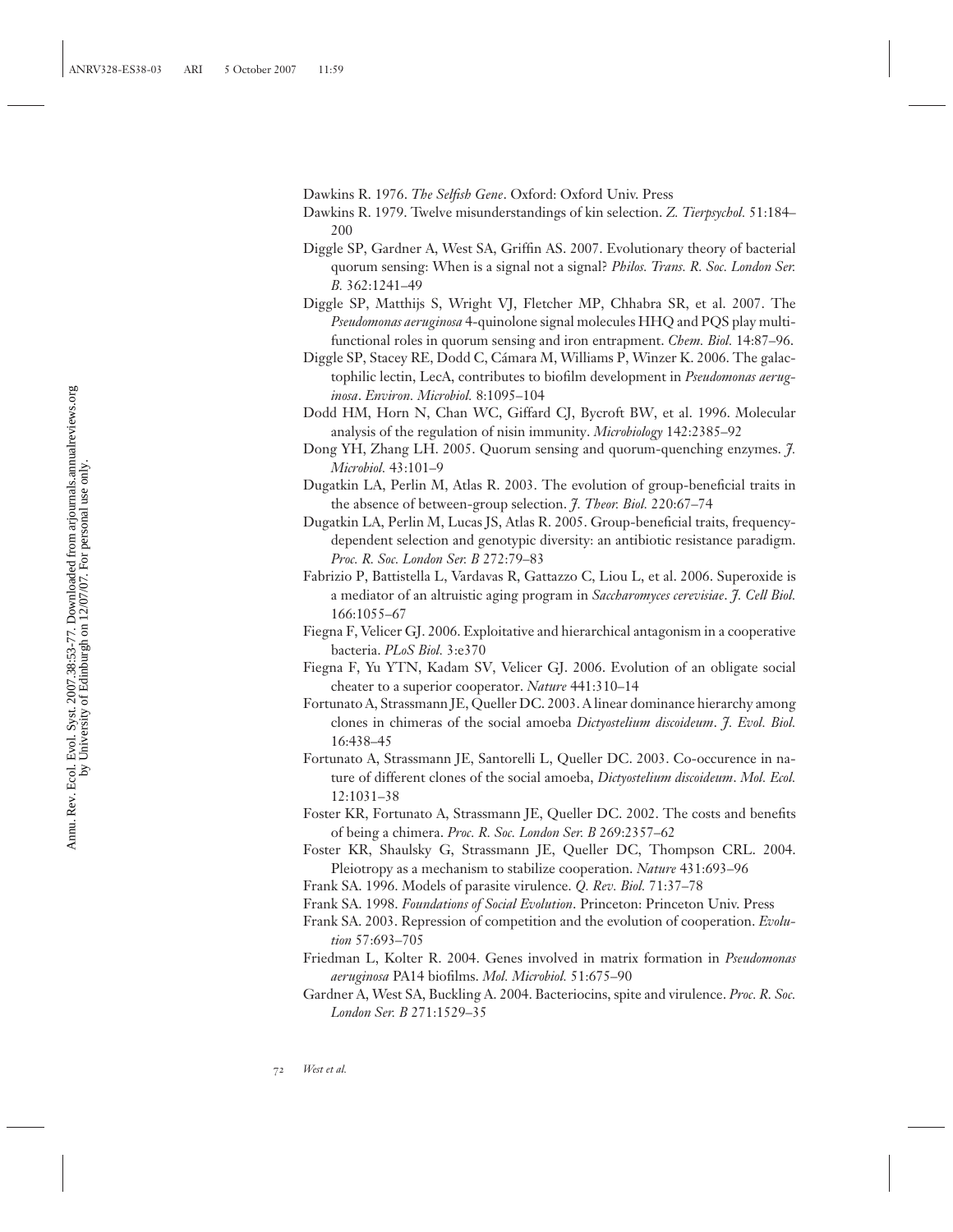- Gourlay CW, Du W, Ayscough KR. 2006. Apoptosis in yeast—mechanisms and benefits to a unicellular organism. *Mol. Microbiol.* 62:1515–21
- Grafen A. 1984. Natural selection, kin selection and group selection. In *Behavioural Ecology: An Evolutionary Approach*, ed. JR Krebs, NB Davies, pp. 62–84. Oxford, UK: Blackwell
- Grafen A. 1985. A geometric view of relatedness. *Oxford Surv. Evol. Biol.* 2:28–89
- Greig D, Travisano M. 2004. The prisoner's dilemma and polymorphism in yeast *SUC* genes. *Biol. Lett.* 271:S25–26
- Griffin AS, West SA. 2003. Kin discrimination and the benefit of helping in cooperatively breeding vertebrates. *Science* 302:634–36
- Griffin AS, West SA, Buckling A. 2004. Cooperation and competition in pathogenic bacteria. *Nature* 430:1024–27
- Hamilton WD. 1964. The genetical evolution of social behavior, I & II. *J. Theor. Biol.* 7:1–52
- Hamilton WD. 1970. Selfish and spiteful behavior in an evolutionary model. *Nature* 228:1218–20
- Hamilton WD, May R. 1977. Dispersal in stable habitats. *Nature* 269:578–81
- Hardin G. 1968. The tragedy of the commons. *Science* 162:1243–48
- Harrison F, Browning LE, Vos M, Buckling A. 2006. Cooperation and virulence in acute *Pseudomonas aeruginosa* infections. *BMC Biol.* 4:21
- Harrison F, Buckling A. 2005. Hypermutability impedes cooperation in pathogenic bacteria. *Curr. Biol.* 15:1968–71
- Hase C, Finkelstein RA. 1993. Bacterial extracellular zinc-containing metalloproteases. *Microbiol. Rev.* 57:823–37
- Henke JM, Bassler BL. 2004. Bacterial social engagements.*Trends Cell Biol.* 14:648–56
- Kadam SV, Velicer GJ. 2006. Variable patterns of density-dependent survival in social bacteria. *Behav. Ecol.* 17:833–38
- Kaufmann GF, Sartorio R, Lee SH, Rogers CJ, Meijler MM, et al. 2005. Revisiting quorum sensing: discovery of additional chemical and biological functions for 3-oxo-*N*-acylhomoserine lactones. *Proc. Natl. Acad. Sci. USA* 102:309–14
- Keller L, Surette MG. 2006. Communication in bacteria: an ecological and evolutionary perspective. *Nat. Rev. Microbiol.* 4:249–58
- Kerr B, Riley MA, Feldman MW, Bohannan BJM. 2002. Local dispersal promotes biodiversity in a real-life game of rock-paper-scissors. *Nature* 418:171–74
- Kiers ET, Rousseau RA, West SA, Denison RF. 2003. Host sanctions and the legume-Rhizobium mutualism. *Nature* 425:78–81
- Kiers ET, van der Heijden MGA. 2006. Mutualistic stability in the arbuscular mycorrhizal symbiosis: exploring hypotheses of evolutionary cooperation. *Ecology* 87:1627–36
- Kiers ET, West SA, Denison RF. 2002. Mediating mutualisms: farm management practices and evolutionary changes in symbiont cooperation. *J. Appl. Ecol.* 39:745–54
- Kokko H, Johnstone RA, Clutton-Brock TH. 2001. The evolution of cooperative breeding through group augmentation. *Proc. R. Soc. London Ser. B* 268:187–96
- Kolenbrander PE, Andersen RN, Blehert DS, Egland PG, Foster JS, Palmer RJ. 2002. Communication among oral bacteria. *Microbiol. Mol. Biol. Rev.* 66:486–505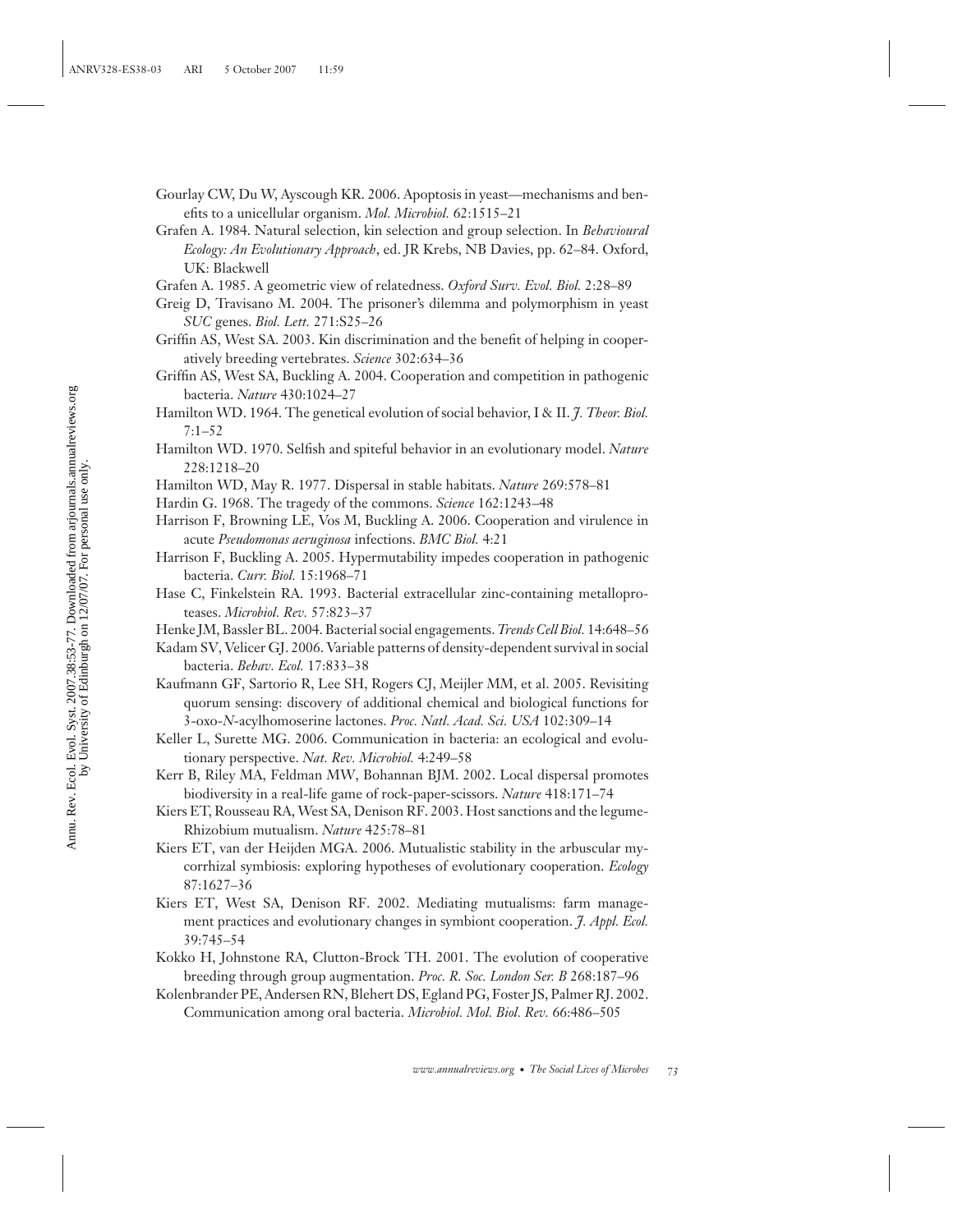- Kolter R, Greenberg EP. 2006. The superficial life of microbes. *Nature* 441:300–2
- Kolter R, Losick R. 1998. One for all and all for one. *Science* 280:226–27
- Kreft JU. 2004. Biofilms promote altruism. *Microbiology* 150:2751–60
- Kreft JU, Bonhoeffer S. 2005. The evolution of groups of cooperating bacteria and the growth rate versus yield trade-off. *Microbiology* 151:637–41
- Kussell E, Kishony R, Balaban NQ, Leibler S. 2005. Bacterial persistence: a model of survival in changing environments. *Genetics* 169:1807–14
- Lazdunski AM, Ventre I, Sturgis JN. 2004. Regulatory circuits and communication in gram-negative bacteria. *Nat. Rev. Microbiol.* 2:581–92
- Lee B, Haagensen JAJ, Ciofu O, Andersen JB, Høiby N, Molin S. 2005. Heterogeneity of biofilms formed by nonmucoid *Pseudomonas aeruginosa* isolates from patients with cystic fibrosis. *J. Clin. Microbiol.* 43:5247–55
- Lehmann L, Keller L. 2006. The evolution of cooperation and altruism. A general framework and classification of models. *J. Evol. Biol.* 19:1365–78
- Lewis K. 2007. Persister cells, dormancy and infectious disease. *Nat. Rev. Microbiol.* 5:48–56
- MacLean RC, Gudelj I. 2006. Resource competition and social conflict in experimental populations of yeast. *Nature* 441:498–501
- Mashburn LM, Whiteley M. 2005. Membrane vesicles traffic signals and facilitate group activities in a prokaryote. *Nature* 437:422–25
- Massey RC, Buckling A, ffrench-Constant R. 2004. Interference competition and parasite virulence. *Proc. R. Soc. London Ser. B* 271:785–88
- Matsukawa M, Greenberg EP. 2004. Putative exopolysaccharide synthesis genes influence *Pseudomonas aeruginosa* biofilm development. *J. Bacteriol.* 186:4449–56
- Matz C, Kjelleberg S. 2005. Off the hook—how bacteria survive protozoan grazing. *Trends Microbiol.* 13:302–7
- Maynard Smith J. 1964. Group selection and kin selection. *Nature* 201:1145–47.
- Maynard Smith J, Harper D. 2003. *Animal Signals*. Oxford: Oxford Univ. Press
- Mehdiabadi NJ, Jack CN, Farnham TT, Platt TG, Kalla SE, et al. 2006. Kin preference in a social microbe. *Nature* 442:881–82
- Meyer JM, Stintzi A, Vos DD, Cornellis P, Tappe R, et al. 1997. Use of siderophores to type pseudomonads: the three *Pseudomonas aeruginosa* pyoverdine systems. *Microbiology* 143:35–43
- Michod RE, Roze D. 2001. Coopration and conflict in the evolution of multicellularity. *Heredity* 86:1–7
- Nivens DE, Ohman DE, Williams J, Franklin MJ. 2001. Role of alginate and its O acetylation in formation of *Pseudomonas aeruginosa* microcolonies and biofilms. *J. Bacteriol.* 183:1047–57
- O'Loughlin EV, Robins-Browne RM. 2001. Effect of Shiga toxin and Shiga-like toxins on eukaryotic cells. *Microbes Infect.* 3:493–507
- Palmer RJJ, Kazmerzak K, Hansen MC, Kolenbrander PE. 2001. Mutualism versus independence: strategies of mixed-species oral biofilms in vitro using saliva as the sole nutrient source. *Infect. Immun.* 69:5794–804
- Parsek MR, Greenberg EP. 2005. Sociomicrobiology: the connections between quorum sensing and biofilms. *Trends Microbiol.* 13:27–33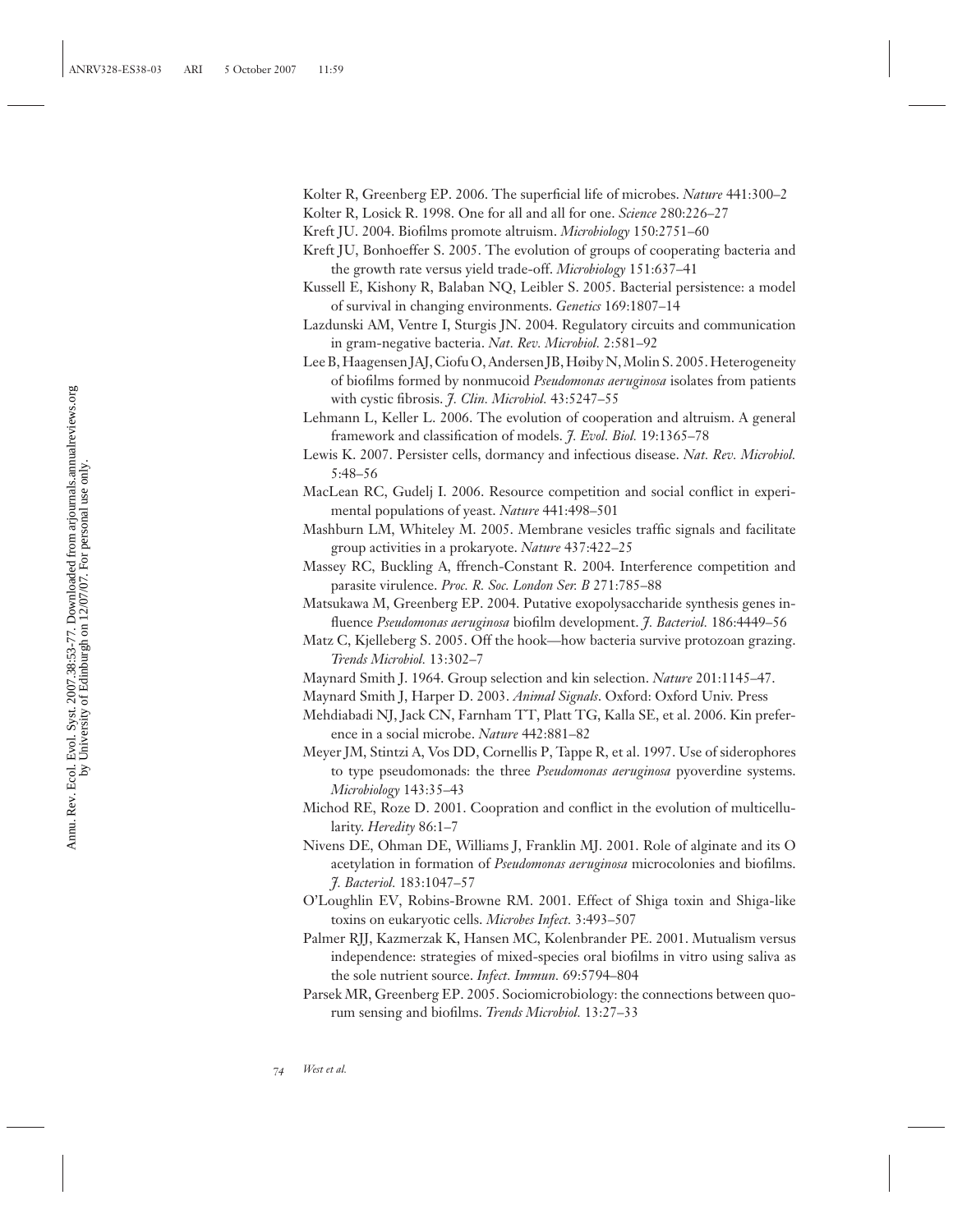- Pepper JW. 2000. Relatedness in trait group models of social evolution. *J. Theor. Biol.* 206:355–68
- Pfeiffer T, Schuster S, Bonhoeffer S. 2001. Cooperation and competition in the evolution of ATP-producing pathways. *Science* 292:504–7
- Pritchard D, Hooi DSW, Watson E, Chow S, Telford G, et al. 2003. Bacterial quorum sensing signaling molecules as immune modulators. In *Bacterial Evasion of Host Immune Responses*, ed. B Henderson, PCF Oyson, pp. 201–22. Cambridge: Cambridge Univ. Press
- Queller DC, Ponte E, Bozzaro S, Strassmann JE. 2003. Single-gene greenbeard effects in the social amoeba *Dictostelium discoideum*. *Science* 299:105–6
- Rainey PB, Rainey K. 2003. Evolution of cooperation and conflict in experimental bacterial populations. *Nature* 425:72–74
- Ratledge C, Dover LG. 2000. Iron metabolism in pathogenic bacteria. *Annu. Rev. Microbiol.* 54:881–941
- Read AF, Taylor LH. 2001. The ecology of genetically diverse infections. *Science* 292:1099–102
- Redfield RJ. 2002. Is quorum sensing a side effect of diffusion sensing? *Trends Microbiol.* 10:365–70
- Reeves P. 1972. *The Bacteriocins*. New York: Springer-Verlag
- Riley MA, Wertz JE. 2002. Bacteriocins: evolution, ecology and application. *Annu. Rev. Microbiol.* 56:117–37
- Ross-Gillespie A, Gardner A, West SA, Griffin AS. 2007. Frequency dependence and cooperation: theory and a test with bacteria. *Am. Nat.* 170:331–42
- Sachs JL, Mueller UG, Wilcox TP, Bull JJ. 2004. The evolution of cooperation. *Q. Rev. Biol.* 79:135–60
- Schooling SR, Beveridge TJ. 2006. Membrane vesicles: an overlooked component of the matrices of biofilms. *J. Bacteriol.* 188:5945–57
- Schuhegger R, Ihring A, Gantner S, Bahnweg G, Knappe C, et al. 2006. Induction of systemic resistance in tomato by *N*-acyl-L-homoserine lactone-producing rhizosphere bacteria. *Plant Cell Environ.* 29:909–18
- Schuster M, Lostroh CP, Ogi T, Greenberg EP. 2003. Identification, timing and signal specificity of *Pseudomonas aeruginosa* quorum-controlled genes: a transcriptome analysis. *J. Bacteriol.* 185:2066–79
- Shapiro JA. 1998. Thinking about bacterial populations as multicellular organisms. *Annu. Rev. Microbiol.* 52:81–104
- Sio CF, Otten LG, Cool RH, Diggle SP, Braun PG, et al. 2006. Quorum quenching by an *N*-acyl-homoserine lactone acylase from *Pseudomonas aeruginosa* PAO1. *Infect. Immun.* 74:1673–82
- Smith EE, Buckley DG, Wu Z, Saenphimmachak C, Hoffman LR, et al. 2006. Genetic adaptation by *Pseudomonas aeruginosa* to the airways of cyctic fibrosis patients. *Proc. Natl. Acad. Sci. USA* 103:8487–92
- Smith EE, Sims EH, Spencer DH, Kaul R, Olson MV. 2005. Evidence for diversifying selection at the pyoverdine locus of *Pseudomonas aeruginosa*. *J. Bacteriol.* 187:2138–47
- Smith J. 2001. The social evolution of bacterial pathogenesis. *Proc. R. Soc. London Ser. B* 268:61–69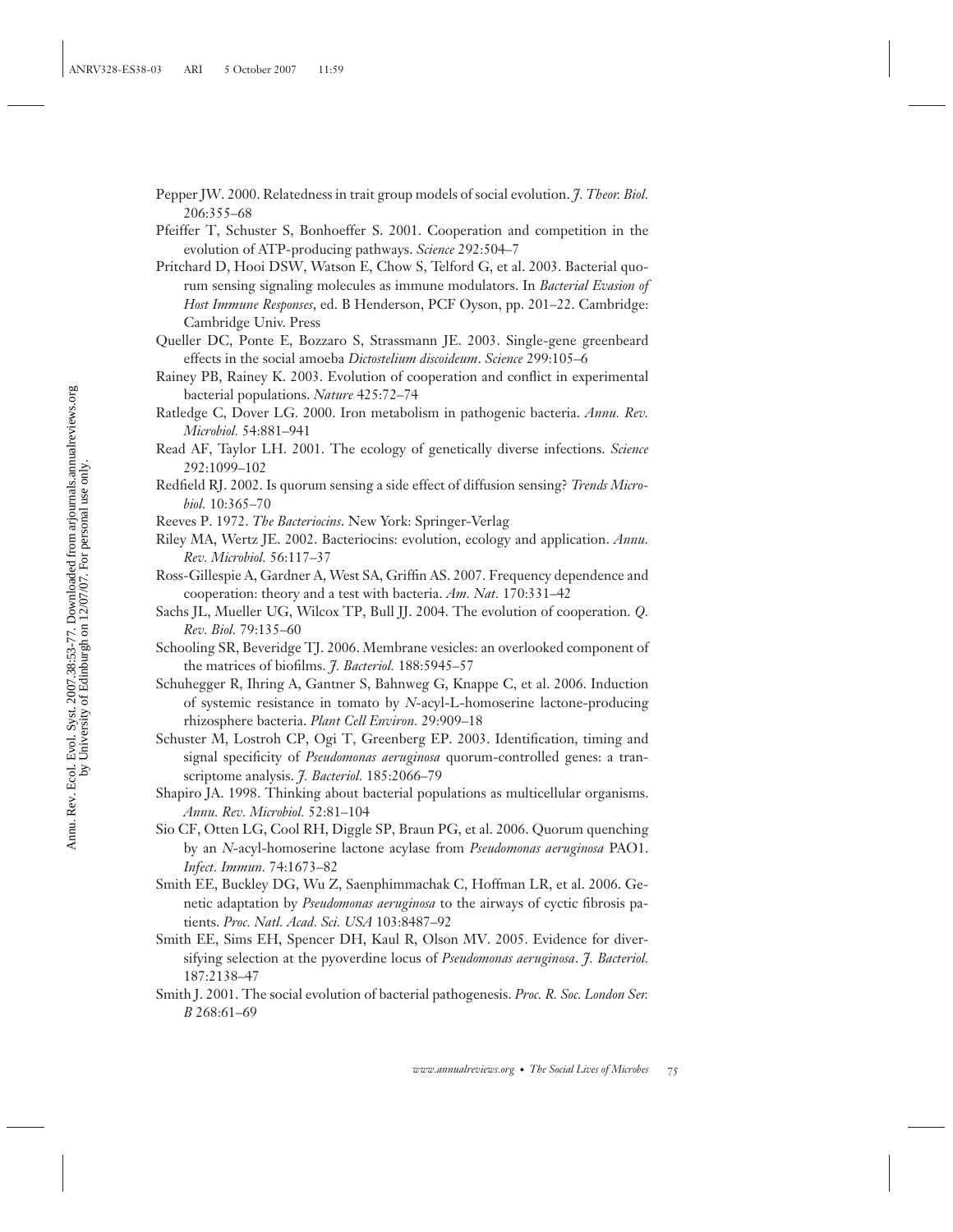- Spoering AL, Gilmore MS. 2006. Quorum sensing and DNA release in bacterial biofilms. *Curr. Opin. Microbiol.* 9:133–37
- Stein T. 2005. *Bacillus subtilis* antibiotics: structures, syntheses and specific functions. *Mol. Microbiol.* 56:845–57
- Strassmann JE, Zhu Y, Queller DC. 2000. Altruism and social cheating in the social amoeba *Dictyostelium discoideum*. *Nature* 408:965–67
- Trivers RL. 1971. The evolution of reciprocal altruism. *Q. Rev. Biol.* 46:35–57
- Turner PE, Chao L. 1999. Prisoner's dilemma in an RNA virus. *Nature* 398:441–43
- Tümmler B, Cornelis P. 2005. Pyoverdine receptor: a case of positive Darwinian selection in *Pseudomonas aeruginosa*. *J. Bacteriol.* 187:3289–92
- Valle A, Balley MJ, Whiteley AS, Manefield M. 2004. *N*-acyl-L-homoserine lactones (AHLs) affect microbial community composition and function in activated sludge. *Environ. Microbiol.* 6:424–33
- Velicer GJ, Kroos L, Lenski RE. 2000. Developmental cheating in the social bacterium *Myxococcus xanthus*. *Nature* 404:598–601
- Velicer GJ, Yu YN. 2003. Evolution of novel cooperative swarming in the bacterium *Myxococcus xanthus*. *Nature* 425:75–78
- Webb JS, Givskov M, Kjelleberg S. 2003. Bacterial biofilms: prokaryotic adventures in multicellularity. *Curr. Opin. Microbiol.* 6:578–85
- Webb JS, Thompson LS, James S, Charlton T, Tolker-Nielsen T, et al. 2003. Cell death in *Pseudomonas aeruginosa* biofilm development. *J. Bacteriol.* 185:4582–92
- West SA, Buckling A. 2003. Cooperation, virulence and siderophore production in bacterial parasites. *Proc. R. Soc. London Ser. B* 270:37–44
- West SA, Griffin AS, Gardner A. 2007. Social semantics: altruism, cooperation, mutualism, strong reciprocity and group selection. *J. Evol. Biol.* 20:415–32
- West SA, Griffin AS, Gardner A, Diggle SP. 2006. Social evolution theory for microbes. *Nat. Rev. Microbiol.* 4:597–607
- West SA, Kiers ET, Simms EL, Denison RF. 2002. Sanctions and mutualism stability: Why do rhizobia fix nitrogen? *Proc. R. Soc. London Ser. B* 269:685–94
- West SA, Pen I, Griffin AS. 2002. Cooperation and competition between relatives. *Science* 296:72–75
- Whitchurch CB, Tolker-Nielsen T, Ragas PC, Mattick JS. 2002. Extracellular DNA required for bacterial biofilm formation. *Science* 295:1487
- Williams P, Cámara M, Hardman A, Swift S, Milton D, et al. 2000. Quorum sensing and the population-dependent control of virulence. *Philos. Trans. R. Soc. London Ser. B* 355:667–80
- Williams P, Winzer K, Chan W, Cámara M. 2007. Look who's talking: communication and quorum sensing in the bacterial world. *Philos. Trans. R. Soc. London Ser. B.* 362(1483):1119–34
- Wireman JW, Dworkin M. 1977. Developmentally induced autolysis during fruiting body formation by *Myxococcus xanthus*. *J. Bacteriol.* 129:796–802
- Wisniewski-Dye F, Downie JA. 2002. Quorum-sensing in Rhizobium. *Antonie Van Leeuwenhoek* 81:397–407
- Xavier JB, Foster KR. 2007. Cooperation and conflict in microbial biofilms. *Proc. Natl. Acad. Sci. USA* 104:876–81